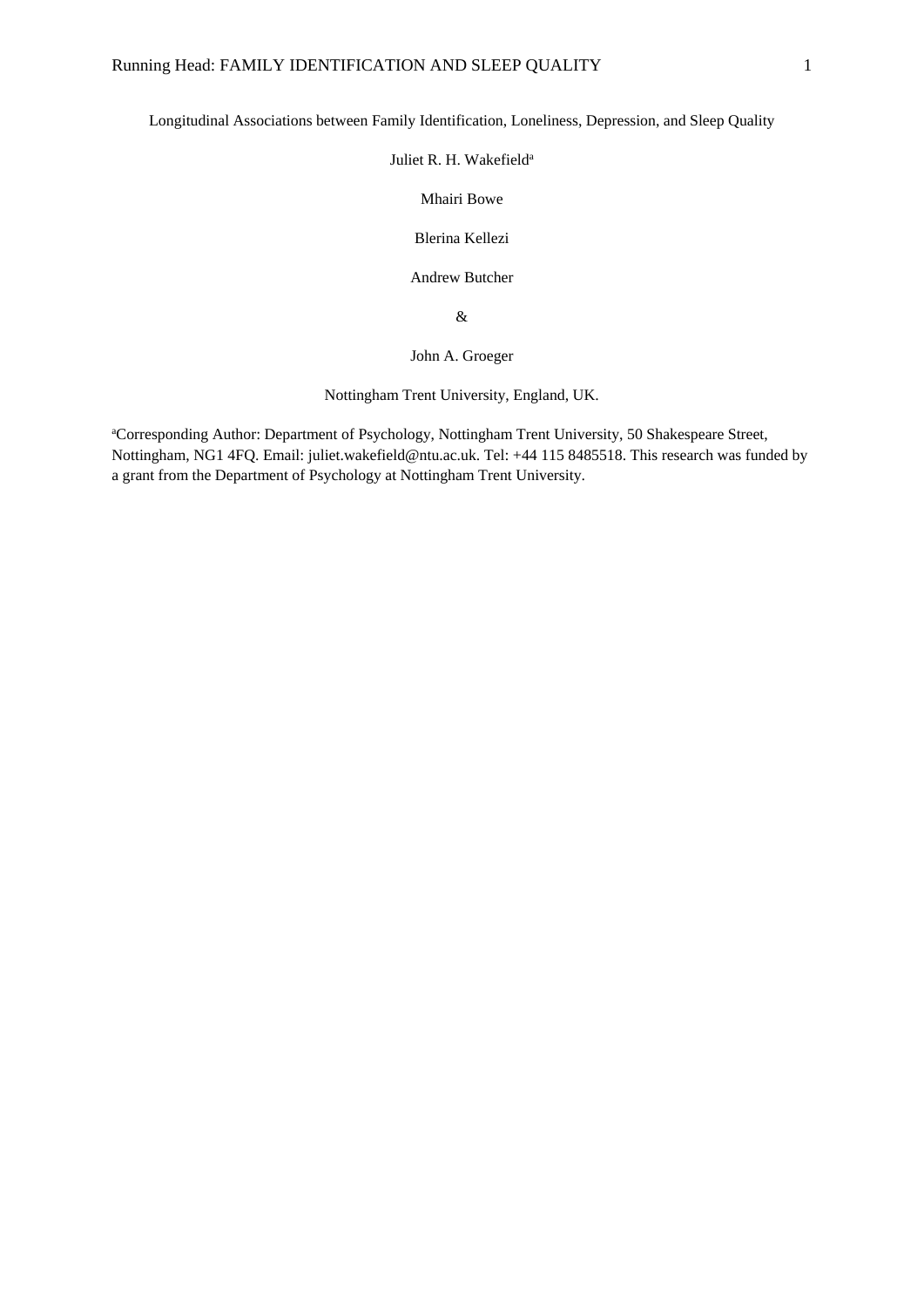Longitudinal Associations between Family Identification, Loneliness, Depression, and Sleep Quality

#### **Abstract**

Objectives: The prevalence of depression and loneliness are increasing in Western nations, and both have been shown to cause poor sleep quality, with evidence suggesting that loneliness also predicts depression. The Social Cure perspective can shed light on these relationships, and thus informs the present study. Specifically, it was hypothesised that the extent of participants' identification with a significant social group, their family, would positively predict sleep quality, and that this relationship would be mediated by loneliness and depression.

Design: A two-wave longitudinal online survey was used.

Methods: Participants completed an online survey at T1 (*N* = 387) and one year later at T2 (*N* = 122) assessing the extent to which they identified with their family. Their loneliness, depressive symptomology, and sleep quality/insomnia severity were also measured.

Results: Consistent with predictions, cross-sectional and longitudinal serial mediation models indicated that family identification was a negative predictor of loneliness, which in turn was a positive predictor of depression, which predicted poor sleep quality/insomnia.

Conclusions: This is the first Social Cure study to explore the mediated relationship between social identification and sleep quality. As well as advancing the Social Cure perspective, these results have implications for how health professionals understand, prevent, and treat sleep problems.

*Keywords:* Sleep; Insomnia; Social Identity; Depression; Loneliness.

The data that support the findings of this study are available from the corresponding author upon reasonable request.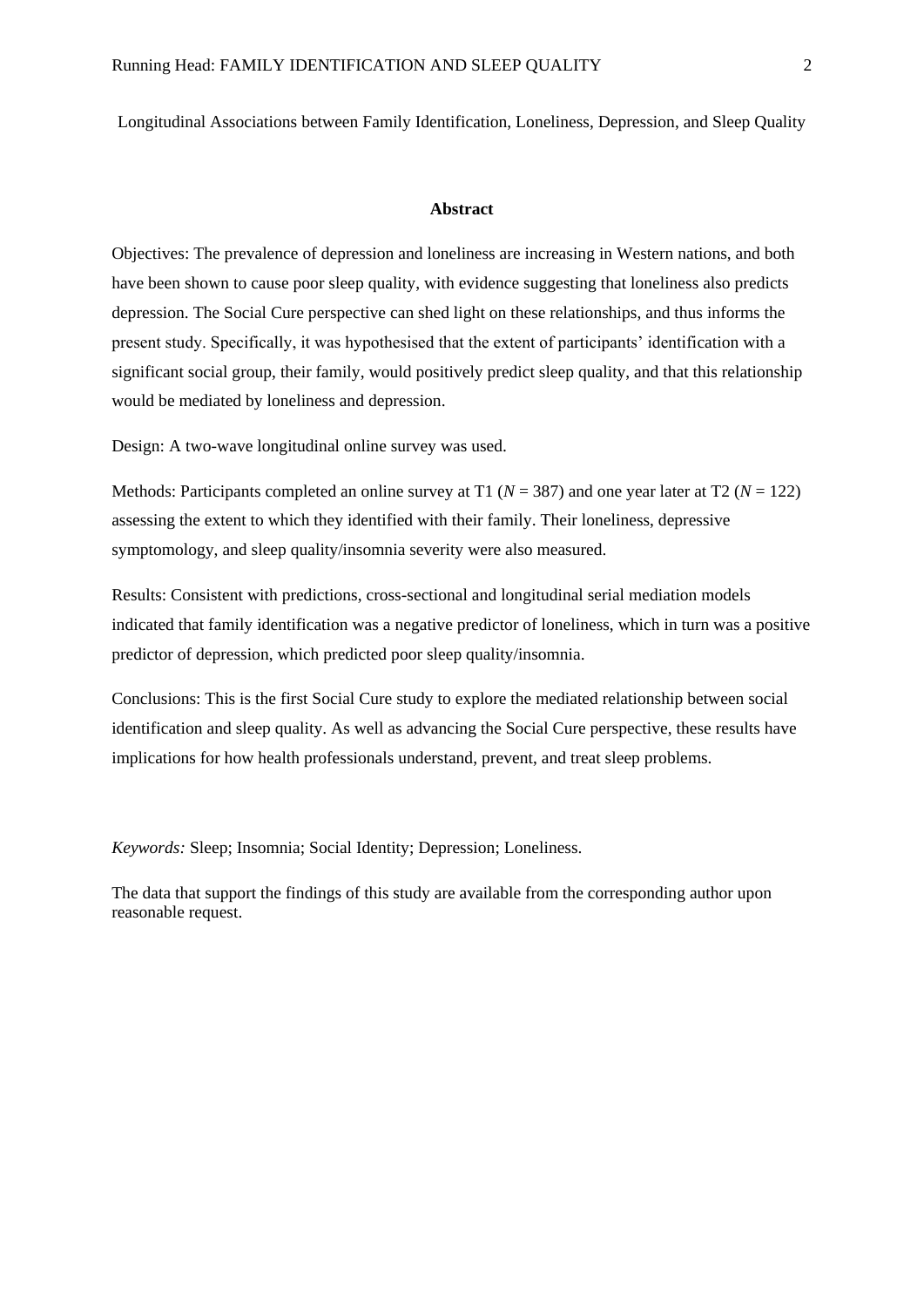#### **Introduction**

The World Health Organisation notes that depression is the world's biggest cause of disability, affecting over 300 million people (WHO, 2017). Depression's prevalence has also increased dramatically, leading some to suggest we are experiencing an epidemic (e.g., Whitaker, 2005). While depression causes numerous negative health outcomes, sleep disturbance is especially common, with around 90% of patients experiencing poor sleep quality and insomnia (Tsuno, Besset, & Ritchie, 2005). In turn, sleep problems have the potential to exacerbate mental health conditions, creating a vicious cycle (Kaneita et al., 2007).

As well as depression, another increasingly common cause of sleep problems is loneliness (Mushtag, Shoib Shah, & Mushtag, 2014). As with depression, there have been suggestions that many industrialised societies are facing a loneliness epidemic, with up to one-third of people affected (Cacioppo & Cacioppo, 2018a; King, 2018). The loneliness-depression link is well-established (Hakulinen et al., 2018; Holt-Lunstad, Smith, Baker, Harris, & Stephenson, 2015), with research showing that loneliness predicts depression over time, regardless of initial depression levels (Cacioppo, Hawkley, & Thisted, 2010).

As mentioned, researchers have also explored the relationship between loneliness and sleep. Recruiting students, Cacioppo et al. (2002) found that lonely participants had poorer sleep quality and more night-time waking than non-lonely participants: a finding strengthened by more recent longitudinal research exploring populations such as older adults (e.g., McHugh & Lawlor, 2013), and meta-analytic work indicating a robust positive relationship between social support and sleep quality (de Grey, Uchino, Trettevik, Cronan, & Hogan, 2018). In their Evolutionary Theory of Loneliness (ETL) Cacioppo and Caciopppo (2018b) propose that loneliness leads to poor sleep quality and insomnia (as well as other outcomes) because it signals that one exists in an environment where others are likely to behave selfishly. This triggers a physiological response to the perceived possibility of social threat (even when such threat does not exist), including increased production of cortisol, ordinarily secreted at waking, which negatively affects sleep onset and is unconducive to high-quality sleep. This was supported by Matthews et al. (2017), who found that the association between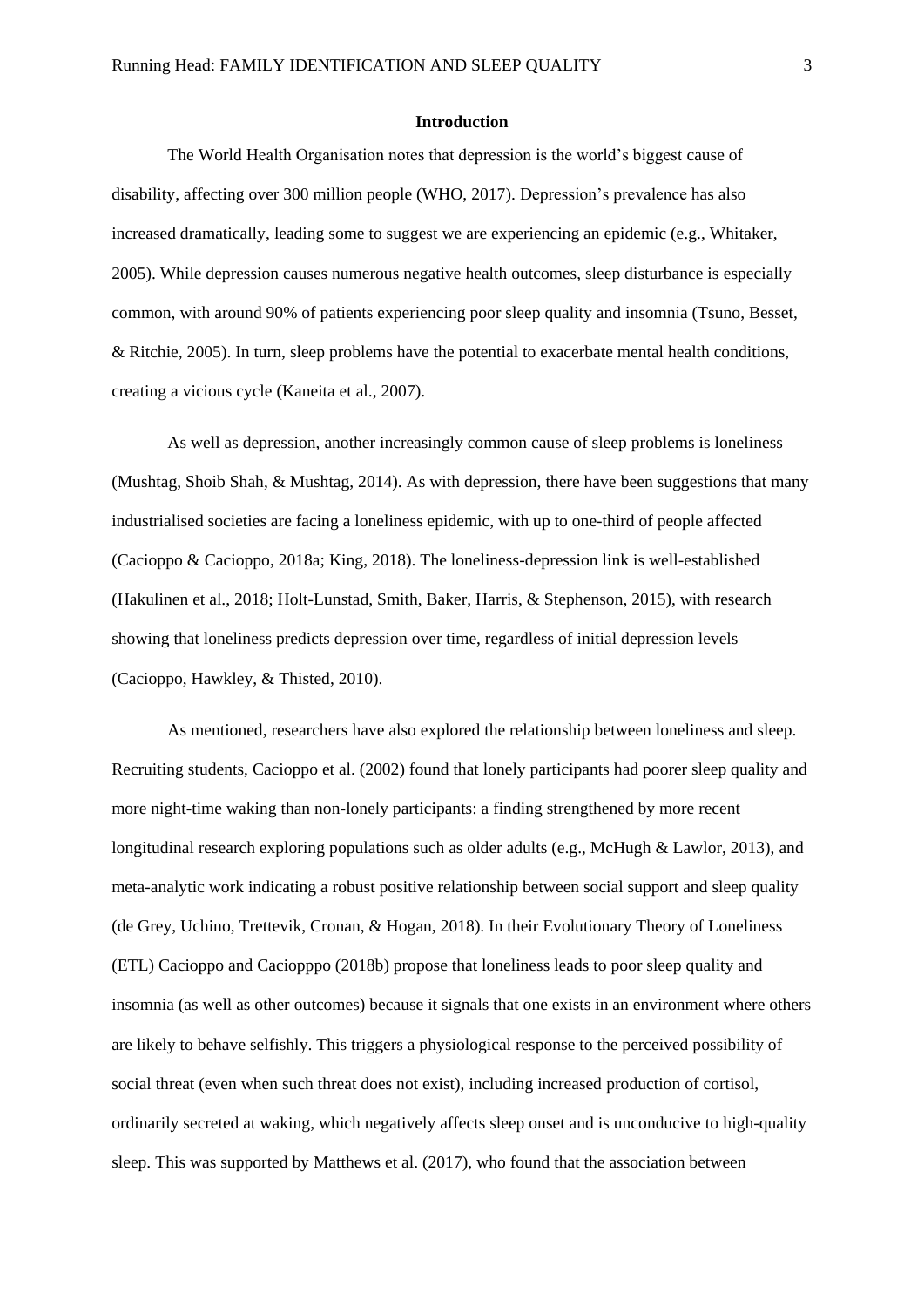loneliness and poor sleep quality in young adults was especially pronounced for those who had experienced trauma (e.g., violence/neglect). The authors concluded that such individuals would be even more vigilant regarding social threats than lonely people without such experiences, leading to even poorer quality sleep. While loneliness has thus been shown to be an important predictor of both depression and poor sleep quality, the variables that might predict loneliness itself have not been fully explored.

## **Social Groups, Depression, and Sleep Quality**

One possible predictor of loneliness (and thus ultimately a predictor of depression and sleep quality) is the strength of one's social networks: how connected one is to others. Indeed, much work within sociology and epidemiology has shown how stronger social networks predict better mental health (Berkman, Glass, Brissette, & Seeman, 2000). Sleep has also been investigated: although they did not explore loneliness, Cheng, Malhotra, Chan, Østbye, and Lo (2018) investigated the longitudinal relationship between strength of social networks and poor sleep quality. Recruiting a sample of elderly Taiwanese people, they showed that weak social networks predicted restless sleep, an depressed mood mediated this relationship.

Cheng and colleagues' work is promising; however, it is important to note that the authors defined 'social networks' as the number of friends participants interact with at least once a month, and how often they interact with relatives. This definition is consistent with traditional sociological measures of *social integration*, which focus on the quantitative aspects of one's social landscape (e.g., Berkman et al., 2000; Cohen, Doyle, Skoner, Rabin, & Gwaltney, 1997). In recent years, researchers aligned with the Social Identity Approach within social psychology (e.g. Sani, Madhok, Norbury, Dugard, & Wakefield, 2015) have highlighted the limitations of this focus: most notably, that it neglects the subjective and psychological nature of social group memberships, and thus fails to consider how it *feels* to belong to a group.

## **The Social Cure Perspective**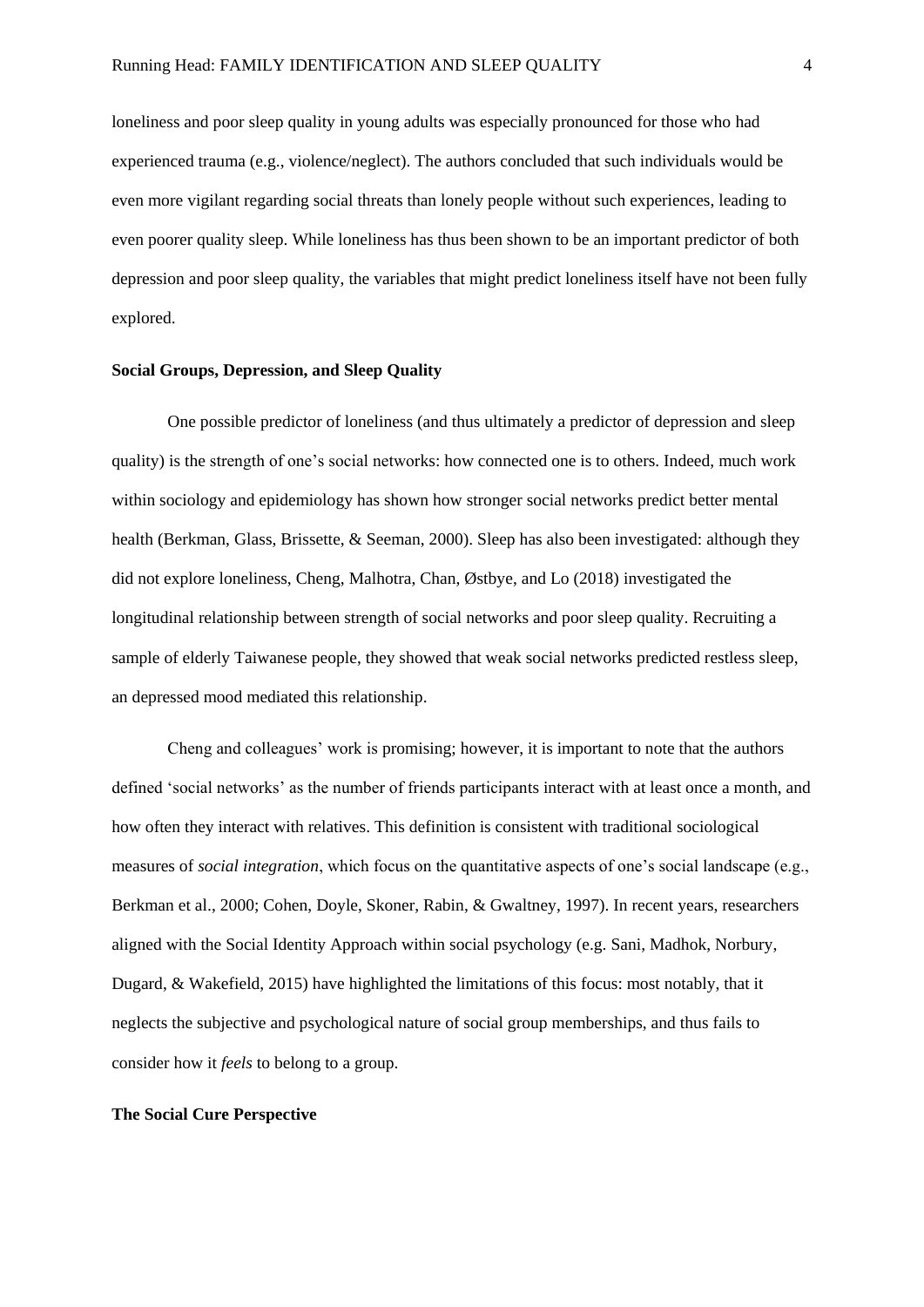Through placing emphasis on the subjective and contextual aspects of people's social landscapes, the Social Identity Approach gave rise to the Social Cure perspective (e.g., Jetten, Haslam, & Haslam, 2012). This perspective posits that social group memberships have a key role to play in people's well-being, but only if they subjectively *identify* with the group/s in question (i.e., experience a sense of belonging to the group, Sani, et al., 2015). Being a member of such a group has been shown to confer many benefits (see Wakefield, Bowe, Kellezi, McNamara, & Stevenson, 2019, for a review). In turn, these benefits have been shown to enhance health/well-being across numerous populations and contexts, from people with multiple sclerosis (Wakefield, Bickley, & Sani, 2013) and detainees (Kellezi, Bowe, Wakefield, McNamara, & Bosworth, 2019) to people recovering from stroke (Haslam et al., 2008) and new mothers (Seymour-Smith, Cruwys, Haslam, & Brodribb, 2017).

Importantly for the present study, there is evidence from the Social Cure literature to support the idea that group identification predicts reductions in feelings of loneliness. For instance, in their investigation of the efficacy of the Social Cure-inspired Groups4Health intervention, Haslam, Cruwys, Haslam, Dingle, and Chang (2016) showed that reductions in loneliness were driven by participants' increased identification with their Groups4Health support group. Additionally, Jose and Lim (2014) showed a negative relationship between group identification and loneliness over time in an adolescent sample.

Moreover, there is also evidence to support the idea that group identification predicts reductions in depressive symptomology: for instance, as well as Haslam et al. (2016) and Jose and Lim (2014) finding reductions in depression being driven by group identification in their studies mentioned above, Cruwys et al. (2014) showed that interventions designed to increase group identification are successful at reducing depression in clinical and community settings.

One group that has been shown to be particularly important for mental health/well-being is the family. For most individuals, the family is the 'first group': the one with which they are likely to experience most contact (Elliott & Umberson, 2004). Numerous studies have highlighted the important relationship between family identification and health/well-being: Herrera, Sani and Bowe (2011), Sani, Herrera, Wakefield, Boroch, and Gulyas (2012), and Wakefield et al. (2017) reported a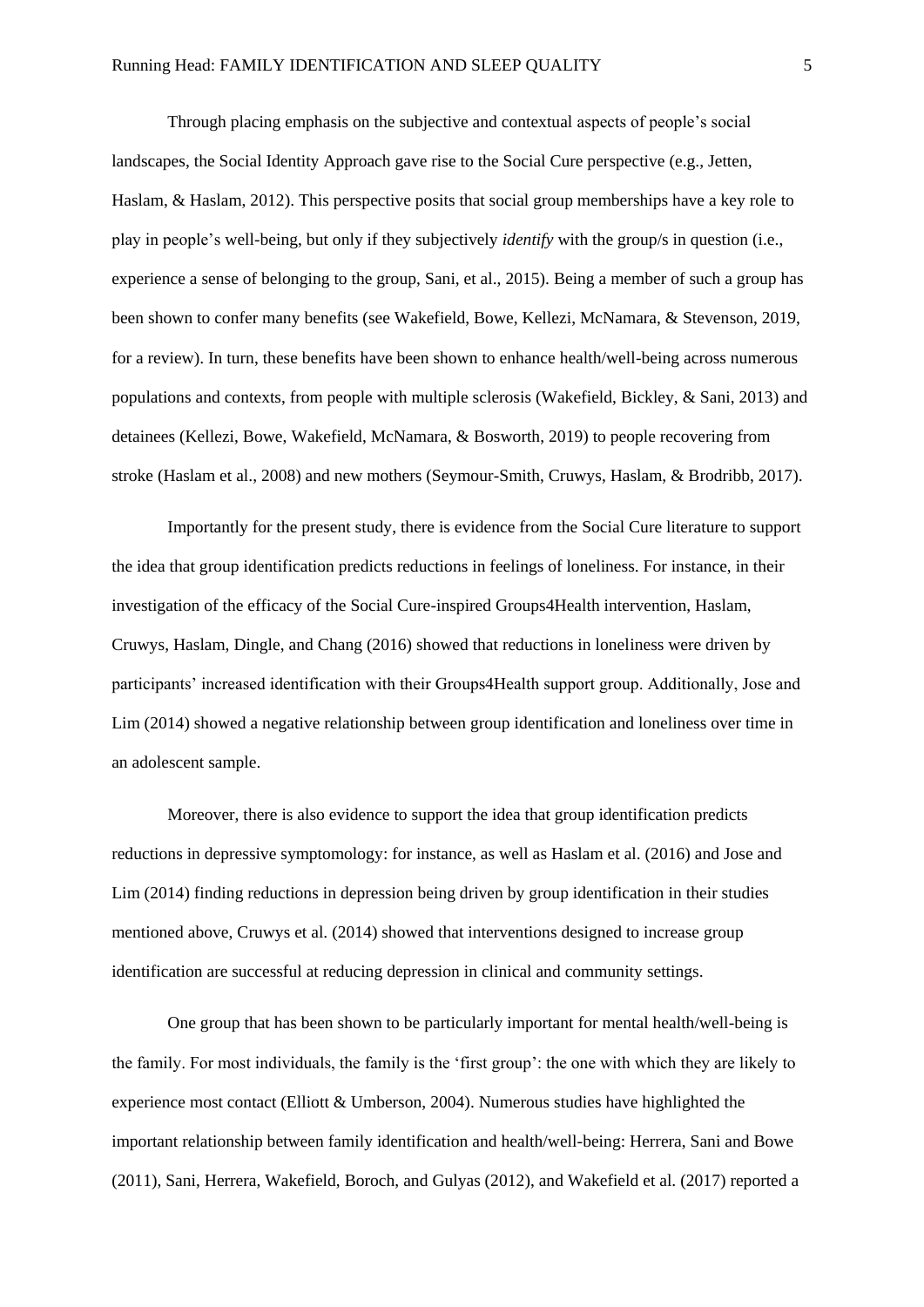positive relationship between family identification and mental well-being cross-sectionally, and this relationship persists longitudinally (Wakefield, Sani, Herrera, Khan, & Dugard, 2016). Additionally, Naughton, O'Donnell, and Muldoon (2015) showed the protective effects that family identification can have on the mental health of young people who witness intimate partner violence. Moreover, Sani, Wakefield, Herrera, and Zeybek (2017) showed a negative association between family identification and paranoid ideation in non-clinical individuals. This is particularly relevant for the present study, as there are well-established links between paranoia and loneliness (Riggio & Kwong, 2011).

### **The Present Study**

Combining these strands of literature, a longitudinal survey study was conducted to investigate the relationship between the extent of participants' family identification and their sleep quality and insomnia severity. Rather than just measuring insomnia severity, sleep quality was also assessed in order to ensure rigour within the research: while sleep quality scales often measure insomnia severity, they provide a more holistic assessment of participants' sleep experiences (e.g., Pilcher, Ginter, & Sadowsky, 1997). This relationship was tested both cross-sectionally and longitudinally, with the prediction that this association would be serially mediated by loneliness and depression. No research has yet explored the relationship between group identification and sleep quality/insomnia severity, so the present study represents an important contribution to the literature. Combining evidence from the Social Cure literature and the loneliness literature leads to the following predictions:

- 1. There will be a negative relationship between participants' family identification and poor sleep quality/insomnia severity, both a) cross-sectionally, and b) longitudinally.
- 2. There will be a negative relationship between participants' family identification and loneliness, both a) cross-sectionally, and b) longitudinally.
- 3. There will be a negative relationship between participants' family identification and depression, both a) cross-sectionally, and b) longitudinally.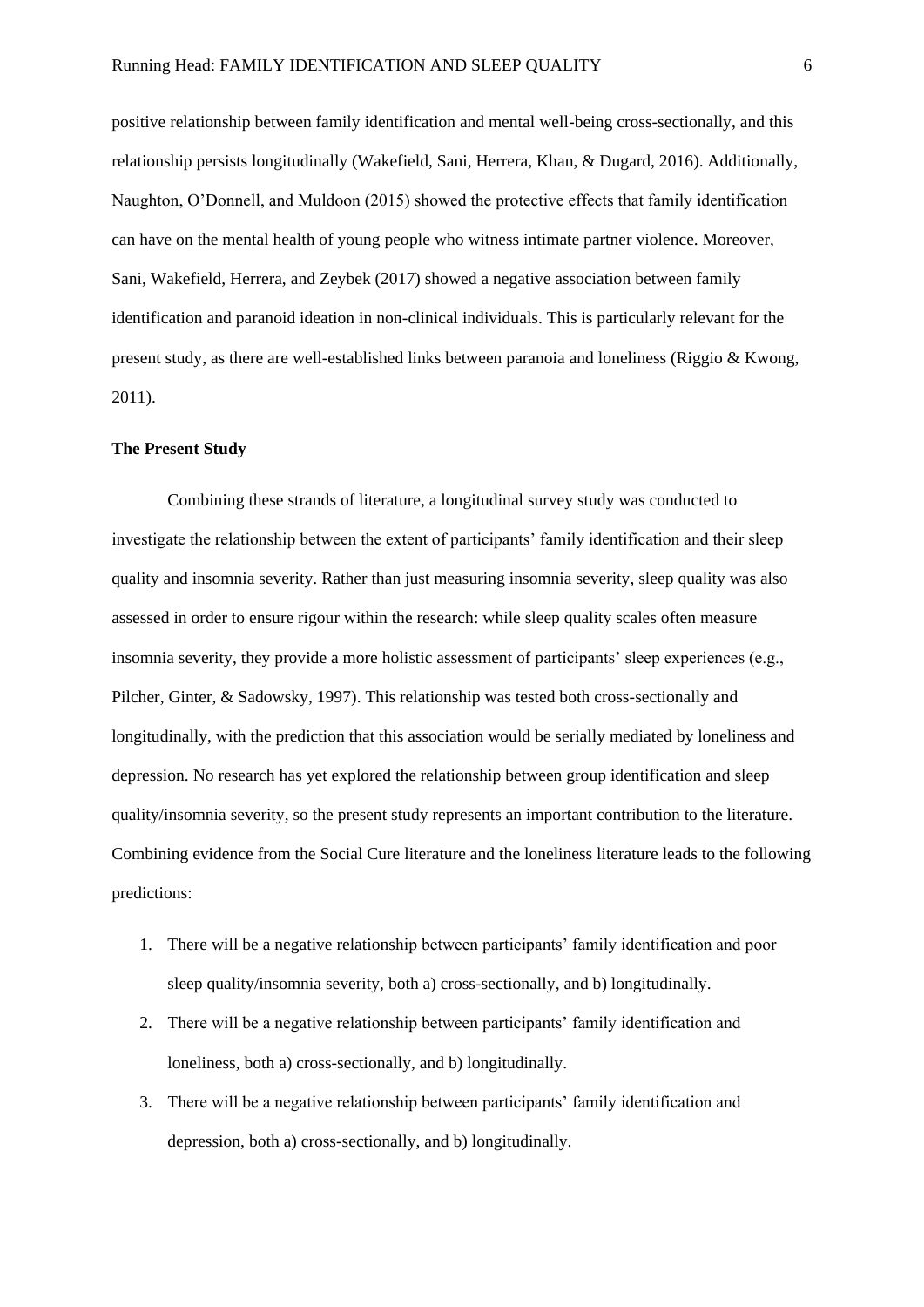- 4. There will be a positive relationship between participants' loneliness and poor sleep quality/insomnia severity, both a) cross-sectionally, and b) longitudinally.
- 5. There will be a positive relationship between participants' depression and poor sleep quality/insomnia severity, both a) cross-sectionally, and b) longitudinally.
- 6. Loneliness and depression will mediate the relationship between family identification and poor sleep quality/insomnia severity, so that stronger family identification will predict lower loneliness, which in turn will predict lower depression, which in turn will predict better sleep quality/less severe insomnia, both a) cross-sectionally, and b) longitudinally.

## **Method**

## **Participants and Procedure**

Five-hundred and twenty-seven participants completed the first wave of an online survey. Informed consent was obtained, and participants were debriefed at the end of the survey. One-hundred and forty of these participants were removed from the data-file because they completed too little of the survey to produce analysable results (i.e., the vast majority-or even all-of their responses were blank). This led to a time 1 (T1) sample of three-hundred and eighty-seven (246 females, 62 males, 79 unknown;  $M_{\text{age}} = 33.67$  years,  $SD = 12.60$ ,  $range = 18-76$ ). Participants were recruited globally via social media platforms (predominantly Facebook groups, after gaining permission from the group moderators), and locally via posters with survey links. We wished to recruit participants as widely as possible, so as to reduce the likelihood of any findings being bound by culture. Of the 299 participants who stated their nationality, 229 (76.59%) were British/Irish, and 33 (11.04%) were American. The other 12.37% was comprised of 23 nationalities, including Singaporean (2.01%) and German (1.34%).

One year later (*M* = 352.79 days, *SD* = 9.93, *range* = 324.16-374.43 days), participants were contacted via email and asked to complete the study's second wave. A time-period of one year was selected in order to avoid seasonal changes in light levels (which can affect sleep: Anderson et al., 1994) affecting the T2 results. One hundred and forty-nine participants responded, but data for 27 participants were removed from the data-file because they completed too little of the survey to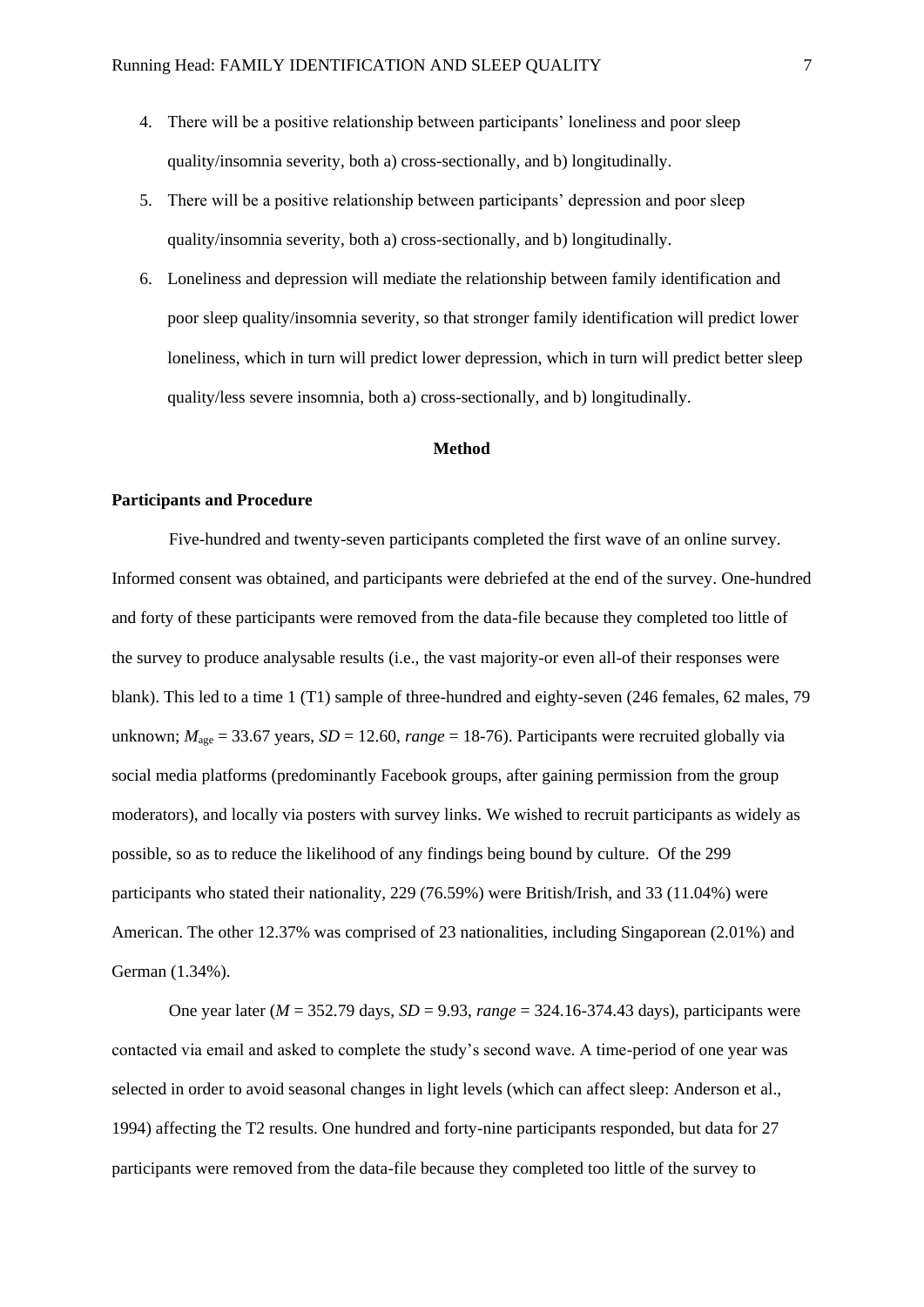produce analysable results. This led to a time 2 (T2) sample of one hundred and twenty-two (99 females, 23 males;  $M_{\text{age}} = 34.82$  years,  $SD = 12.39$ ,  $range = 18-73$ ). Of the 120 participants who stated their nationality, 103 (85.83%) were British/Irish, and 6 (5%) were American. The other 9.17% was comprised of 10 nationalities, including German (0.83%).

An analysis of variance was conducted to compare the T1 participants who did vs. did not complete the T2 survey. These groups did not differ significantly in terms of age, highest level of education, family identification, loneliness, depression, sleep quality, or insomnia severity (*p*s ranged from .07 to .92). A chi-square analysis was also conducted, which revealed that the groups did not differ significantly in terms of the number of males vs. females, the number of participants in a relationship vs. not in a relationship, and the number of participants looking after a young child vs. not looking after a young child (*p*s ranged from .37 to.43). Based on these analyses, it was concluded that the participants who completed the T2 survey were a good representation of the sample as a whole.

## **Measures**

Participants' *family identification* was measured with the four-item Group Identification Scale (GIS; Sani et al., 2015, e.g., "I feel a sense of belonging to my family"). Respondents specified their agreement with each item using a scale ranging from 1 ("I strongly disagree") to 7 ("I strongly agree"). The items were averaged to create an overall measure of family identification (T1:  $\alpha$  = .90, T2:  $\alpha$  = .89), where higher values indicate higher identification. Participants were asked to define 'family' in any way that was meaningful for them. The group-level intraclass correlation coefficient (ICC) across the two time-points was .90, which is above the 'excellent' reliability cut-off of .75 (Fleiss, 1986).

Participants' *loneliness* was measured with Gierveld and Tilburg's (2006) six-item Short Loneliness Scale. Participants rated their agreement with each item (e.g., "I miss having people around") on a scale ranging from 1 ("I strongly disagree") to 7 ("I strongly agree"). The items were averaged to create an overall measure of loneliness (T1:  $\alpha$  = .84, T2:  $\alpha$  = .88), where higher values indicate higher loneliness. The ICC was .89.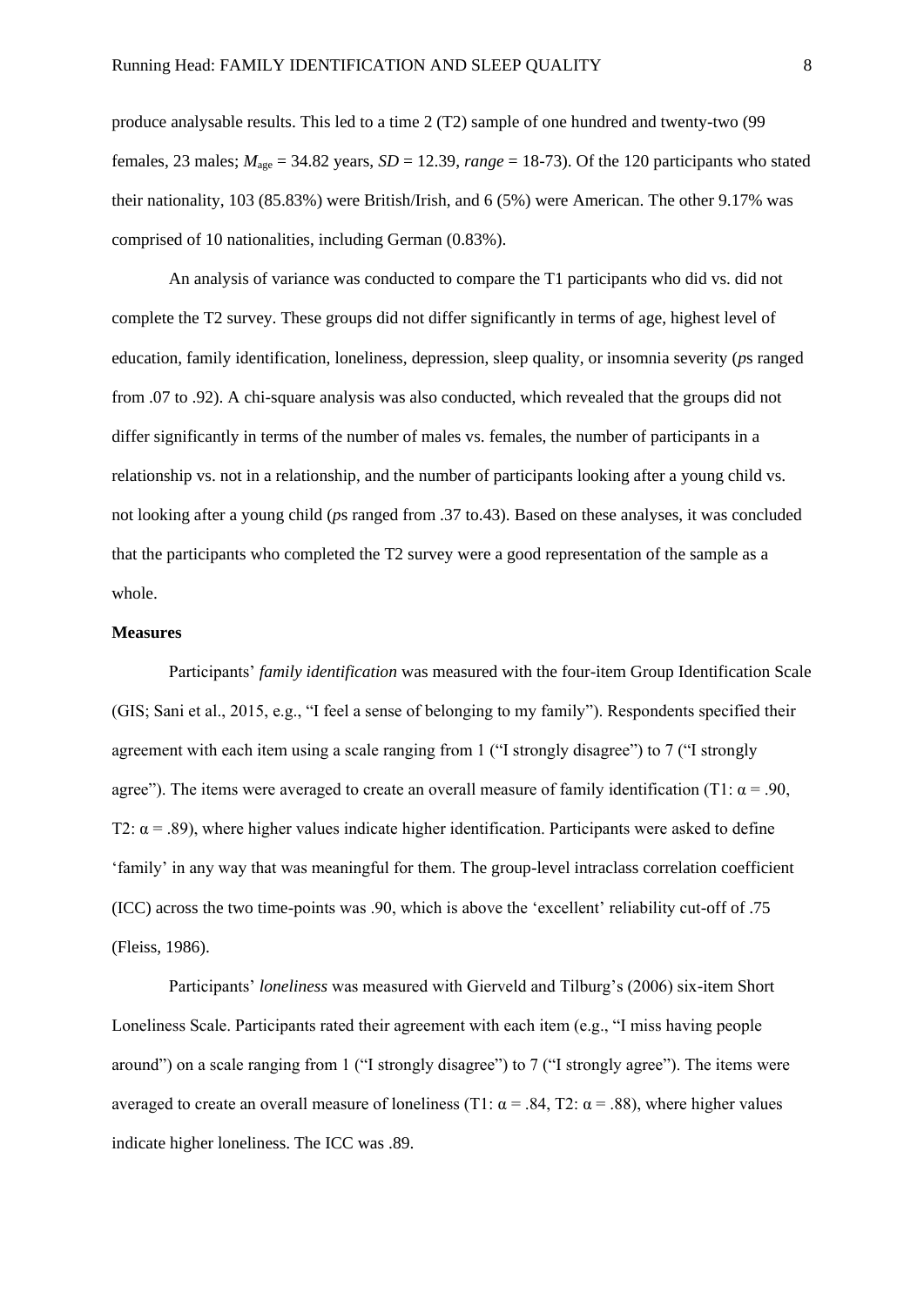Participants' *sleep quality* was measured with the Pittsburgh Sleep Quality Index (Buysse, Reynolds, Monk, Berman, & Kupfer, 1989). Participants completed 19 items on a range of scales (e.g., "During the past month"… "When have you usually gone to bed?"), which were used to compute an overall score of sleep quality ranging from 0 to 21 (T1:  $\alpha = .74$ ; T2:  $\alpha = .75$ ), with higher scores indicating poorer sleep quality (see Buysse et al., 1989 for computation details). The ICC was .82.

Participants' *insomnia severity* was measured with the Insomnia Severity Index (Bastien, Vallières, & Morin, 2001). Participants completed 7 items on a range of 0-4 scales (e.g., "How satisfied/dissatisfied are you with your current sleep pattern?"). The sum of the items was found in order to create an overall measure of insomnia severity ranging from 0 to 28 (T1:  $\alpha$  = .89; T2:  $\alpha$  = .90), with higher values indicating greater severity. The ICC was .80.

Participants' *depression* was measured with the Hospital Anxiety and Depression Scale (HADS; Zigmond & Snaith, 1983). Participants rated the frequency with which they had experienced seven depressive symptoms (e.g., "I felt as if I am slowed down") during the past week on a 0-3 scale (e.g., "not at all" to "most of the time"). Participants' responses were summed, creating a value between 0 and 21 (T1:  $\alpha$  = .85; T2:  $\alpha$  = .84), where higher values indicate more depressive symptoms. The ICC was .85.<sup>1</sup>

A number of relevant *control variables* were also measured: participants' *age*, *gender* (0 = female, 1 = male), *relationship status* (0 = no, 1 = yes), *highest level of education* on a scale ranging from 1 (GCSEs) to 5 (doctorate), and whether they are currently *caring for a young child* ( $0 = no$ ,  $1 =$ yes). These variables were selected for inclusion due to the potential impact they might have on sleep quality/insomnia.

## **Results**

Table 1 shows the variable inter-correlations. Supporting hypotheses 1a, 2a, and 3a, family identification T1 correlated negatively with poor sleep quality, insomnia, loneliness, and depression T1 (*p*s < .001), while family identification T2 correlated negatively with poor sleep quality, insomnia, loneliness, and depression T2 ( $ps < .01$ ). Moreover, supporting hypotheses 1b, 2b, and 3b, family identification T1 correlated negatively with poor sleep quality, insomnia, loneliness, and depression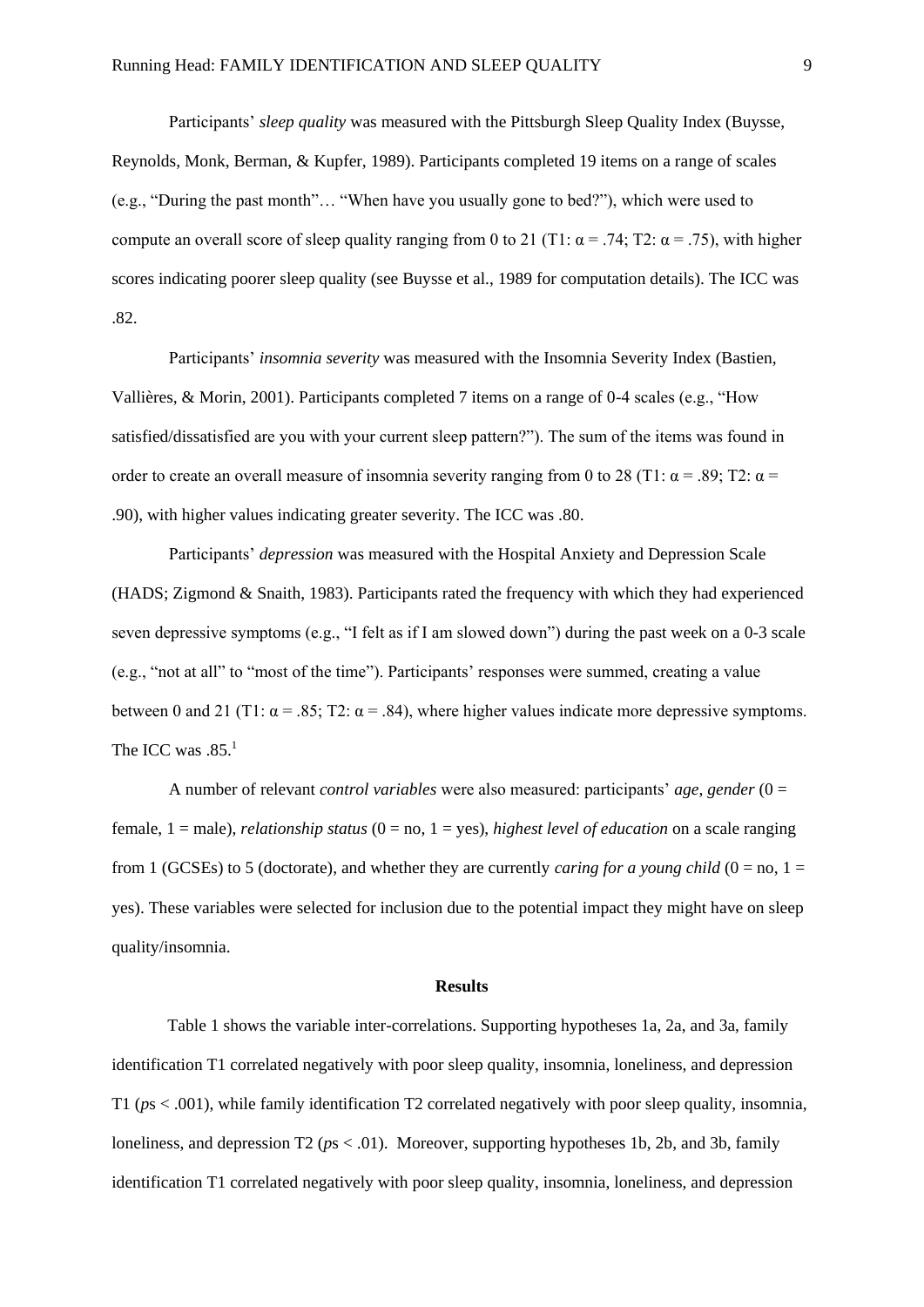T2 (*p*s < .001). Meanwhile, supporting hypotheses 4a, 4b, 5a, and 5b, loneliness and depression both correlated positively with poor sleep quality and insomnia at T1, T2, and across T1 and T2 (*ps* < .001). Depression and loneliness also correlated positively at T1, T2, and across T1 and T2 (*p*s < .001).

# **(TABLE 1)**

## **Cross-Sectional Mediation Analyses**

Model six in version 3.0 of Hayes' (2017) PROCESS macro was used to test Hypothesis 6a: that loneliness and depression will mediate the relationship between family identification and sleep quality/insomnia at T1, so that stronger family identification will predict lower loneliness, which in turn will predict lower depression, which in turn will predict both better sleep quality and insomnia severity. The analyses involved 5,000 bootstrapping samples with 95% confidence intervals (LLCI/ULCI), using the percentile method. Values were mean centred for the construction of products. Participants' gender, age, relationship status, highest level of education, and whether or not they were looking after a young child were controlled for. For completeness, both analyses were rerun with the positions of the mediators reversed (i.e., depression placed before loneliness). The resultant models were both non-significant.

## **T1 Analysis: Predicting Sleep Quality**

Supporting Hypothesis 6a, a significant effect of family identification T1 on poor sleep quality T1 though loneliness T1 and depression T1 was found, *Effect* = -0.50, *Boot SE* = .10, *Boot LLCI* =  $-.69$ , *Boot ULCI* =  $-.34$ . Family identification was a negative predictor of loneliness, *Coeff* =  $-$ .51, *SE* = .05, *t* = -10.54, *p* < .001, *LLCI* = -.60, *ULCI* = -.41, while loneliness was a positive predictor of depression,  $Coeff = 1.93$ ,  $SE = .17$ ,  $t = 11.66$ ,  $p < .001$ , *LLCI* = 1.61, *ULCI* = 2.27, which in turn was a positive predictor of poor sleep quality,  $Coeff = .51$ ,  $SE = .06$ ,  $t = 8.98$ ,  $p < .001$ , *LLCI*= .40, *ULCI* = .62. The total effect of family identification on poor sleep quality was significant, *Effect* = - .70, *SE* = .15, *t* = -4.68, *p* < .001, *LLCI* = -.99, *ULCI* = -.40, and this became non-significant when loneliness and depression were accounted for (i.e., the direct effect), indicating full mediation, *Effect*  = -.13, *SE* = .15, *t* = -.91, *p* = .37, *LLCI* = -.43, *ULCI* = .16. See Figure 1 for the mediation model.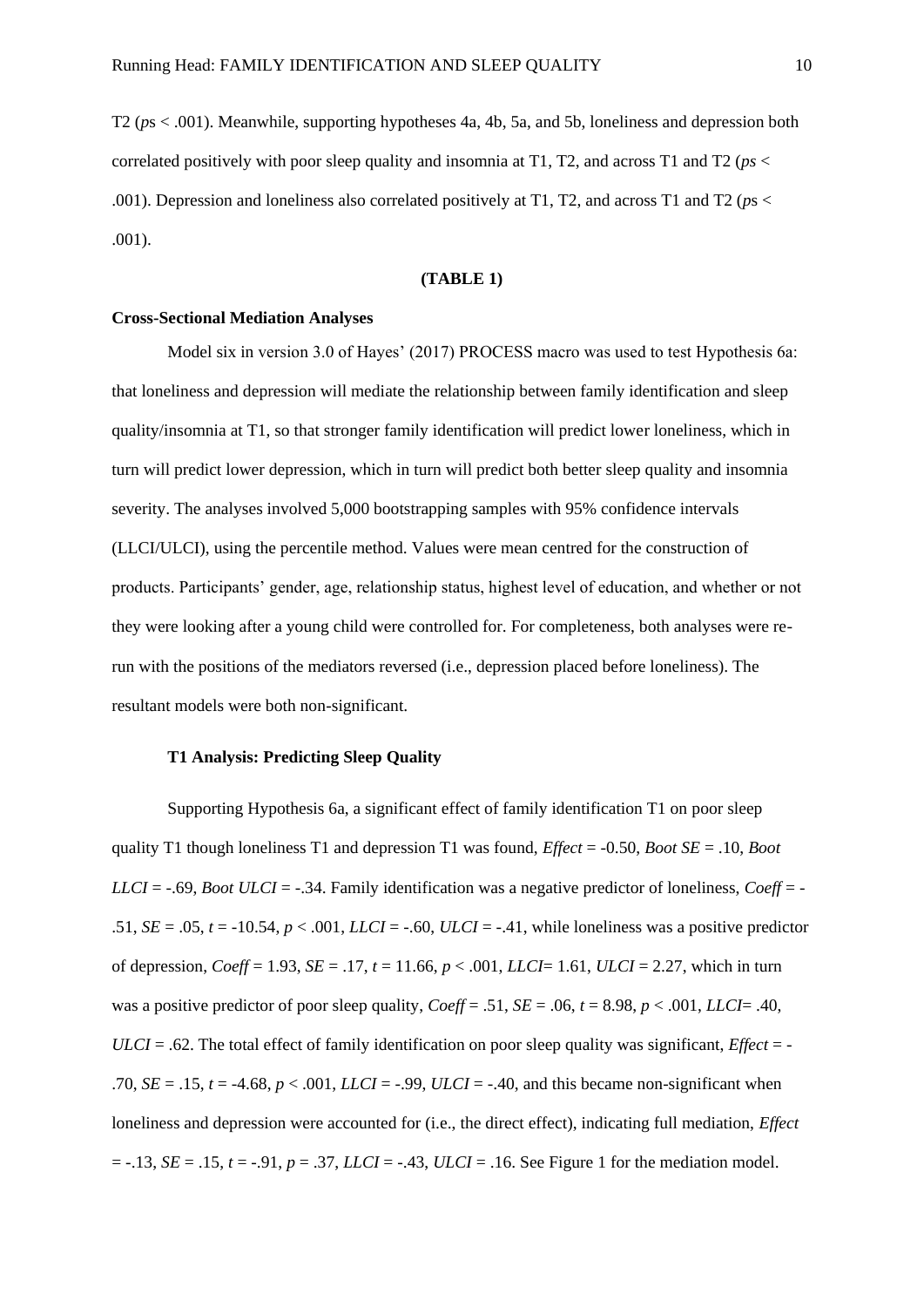#### **(FIGURE 1)**

#### **T1 Analysis: Predicting Insomnia Severity**

Supporting Hypothesis 6a, a significant effect of family identification T1 on insomnia severity T1 through loneliness T1 and depression T1 was found, *Effect* = -0.74, *Boot SE* = .15, *Boot LLCI* =  $-1.04$ , *Boot ULCI* =  $-4.46$ . Family identification was a negative predictor of loneliness, *Coeff* = -.50, *SE* = .05, *t* = -10.58, *p* < .001, *LLCI* = -.59, *ULCI* = -.41, while loneliness was a positive predictor of depression, *Coeff* = 1.94, *SE* = .17, *t* = 11.68, *p* < .001, *LLCI*= 1.61, *ULCI* = 2.27, which in turn was a positive predictor of insomnia,  $Coeff = .77$ ,  $SE = .10$ ,  $t = 7.92$ ,  $p < .001$ , *LLCI*= .58, *ULCI* = .96. The total effect of family identification on insomnia was significant, *Effect* =  $-97$ , *SE* = .25,  $t = -3.96$ ,  $p = .0001$ , *LLCI* =  $-1.46$ , *ULCI* =  $-4.49$ , and this became non-significant when loneliness and depression were accounted for (direct effect), indicating full mediation,  $Effect = -0.01$ ,  $SE = 0.25$ ,  $t = 0.01$  $-0.05$ ,  $p = 0.96$ , *LLCI* =  $-0.51$ , *ULCI* =  $0.48$ . See Figure 2 for the mediation model.

### **(FIGURE 2)**

## **Longitudinal Mediation Analyses**

Model six in version 3.0 of Hayes' (2017) PROCESS macro was again used to test Hypothesis 6b: that loneliness and depression at T2 will mediate the relationship between family identification at T1 and sleep quality and insomnia at T2, so that stronger family identification T1 will predict lower loneliness T2, which in turn will predict lower depression T2, which in turn will predict better sleep quality and insomnia T2. The analyses involved the same control variables as the crosssectional analyses, but also included the T1 versions of the mediator and predictor variables (i.e., loneliness T1, depression T1, sleep quality T1 and insomnia T1).<sup>2</sup> For completeness, both analyses were re-run with the positions of the mediators reversed (i.e., depression T2 placed before loneliness T2). The resultant models were both non-significant.

## **Longitudinal T1/T2 Analysis: Predicting Sleep Quality**

Supporting Hypothesis 6b, a significant effect of family identification T1 on poor sleep quality T2 though loneliness T2 and depression T2 was found, *Effect* = -0.16, *Boot SE* = .07, *Boot*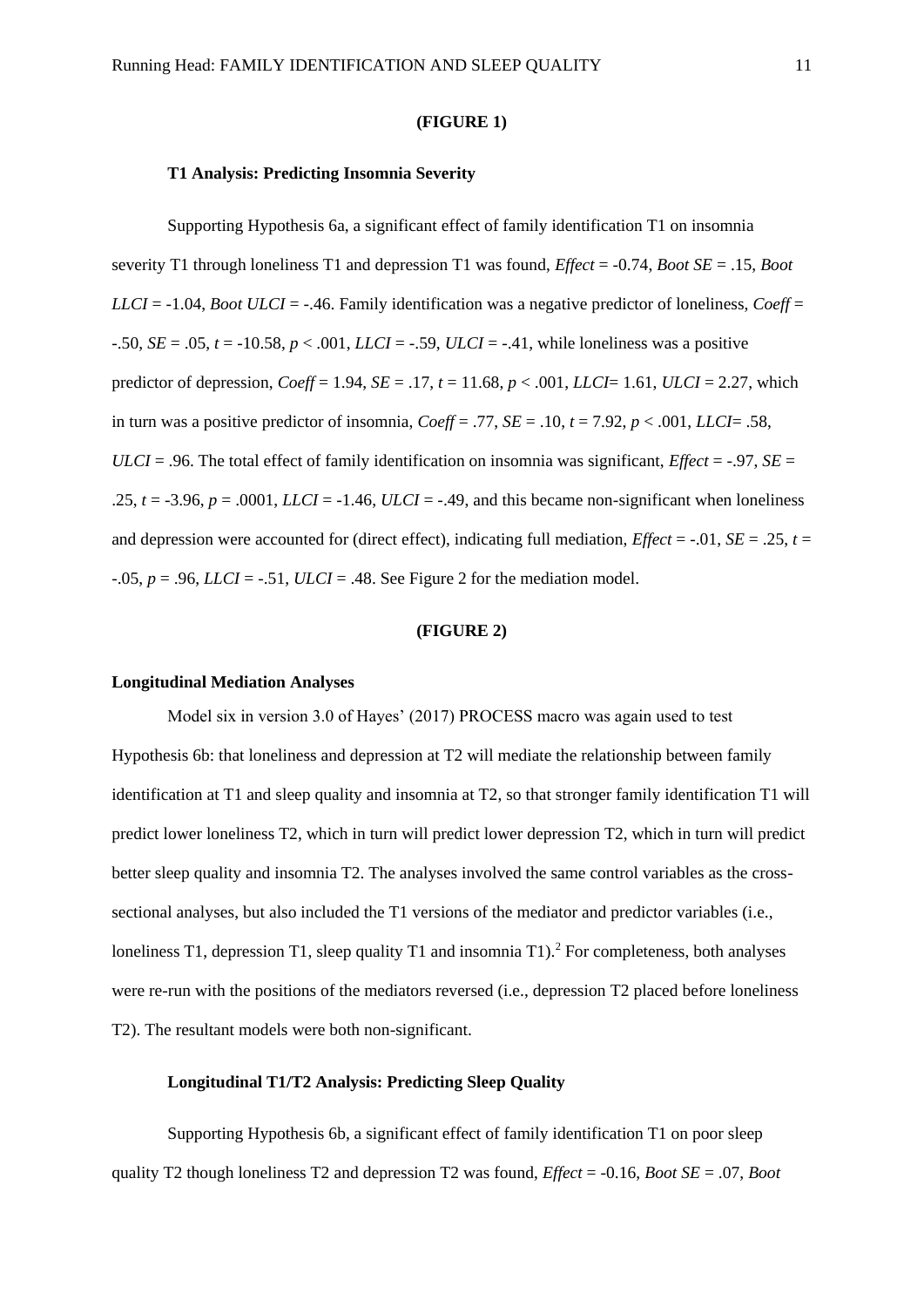*LLCI* = -31, *Boot ULCI* = -.04. Family identification T1 was a negative predictor of loneliness T2, *Coeff* = -.19, *SE* = .07, *t* = -2.64, *p* = .009, *LLCI* = -.33, *ULCI* = -.05, while loneliness T2 was a positive predictor of depression T2,  $Coeff = 1.73$ ,  $SE = .24$ ,  $t = 7.35$ ,  $p < .001$ , *LLCI*= 1.26, *ULCI* = 2.20, which in turn was a positive predictor of poor sleep quality T2,  $Coeff = .49$ ,  $SE = .10$ ,  $t = 5.06$ , *p*  $< .001$ , *LLCI*= .30, *ULCI* = .68. The total effect of family identification T1 on poor sleep quality T2 was non-significant, *Effect* = -.26, *SE* = .20,  $t = -1.33$ ,  $p = .19$ , *LLCI* = -.65, *ULCI* = .13 (while this finding does not support hypothesis 1b, it is appropriate to test for indirect effects when the total effect is non-significant-this is known as indirect-only mediation: Zhao, Lynch, & Chen, 2010), and this became weaker when loneliness T2 and depression T2 were accounted for (direct effect), *Effect* = -.02, *SE* = .18, *t* = -.08, *p* = .93, *LLCI* = -.38, *ULCI* = .35. See Figure 3 for the mediation model.

# **(FIGURE 3)**

### **Longitudinal T1/T2 Analysis: Predicting Insomnia Severity**

Supporting Hypothesis 6b, a significant effect of family identification T1 on insomnia severity T2 though loneliness T2 and depression T2 was found, *Effect* = -0.24, *Boot SE* = .11, *Boot LLCI* = -.48, *Boot ULCI* = -.06. Family identification T1 was a negative predictor of loneliness T2, *Coeff* = -.19, *SE* = .07, *t* = -2.65, *p* = .009, *LLCI* = -.33, *ULCI* = -.05, while loneliness T2 was a positive predictor of depression T2,  $Coeff = 1.75$ ,  $SE = .23$ ,  $t = 7.48$ ,  $p < .001$ , *LLCI*= 1.28, *ULCI* = 2.21, which in turn was a positive predictor of insomnia severity T2, *Coeff* = .72, *SE* = .17,  $t = 4.21$ , *p* = .0001, *LLCI*= .38, *ULCI* = 1.05. The total effect of family identification T1 on insomnia severity T2 was non-significant, *Effect* = -.51, *SE* = .34, *t* = -1.49, *p* = .14, *LLCI* = -1.18, *ULCI* = .17, and this became weaker when loneliness T2 and depression T2 were accounted for (direct effect), *Effect* = - .09, *SE* = .33, *t* = -.26, *p* = .79, *LLCI* = -.73, *ULCI* = 56. See Figure 4 for the mediation model.

### **(FIGURE 4)**

#### **Discussion**

Using both cross-sectional and longitudinal analyses, the present study provides a novel and rigorous exploration of the relationship between group identification and sleep quality/insomnia. The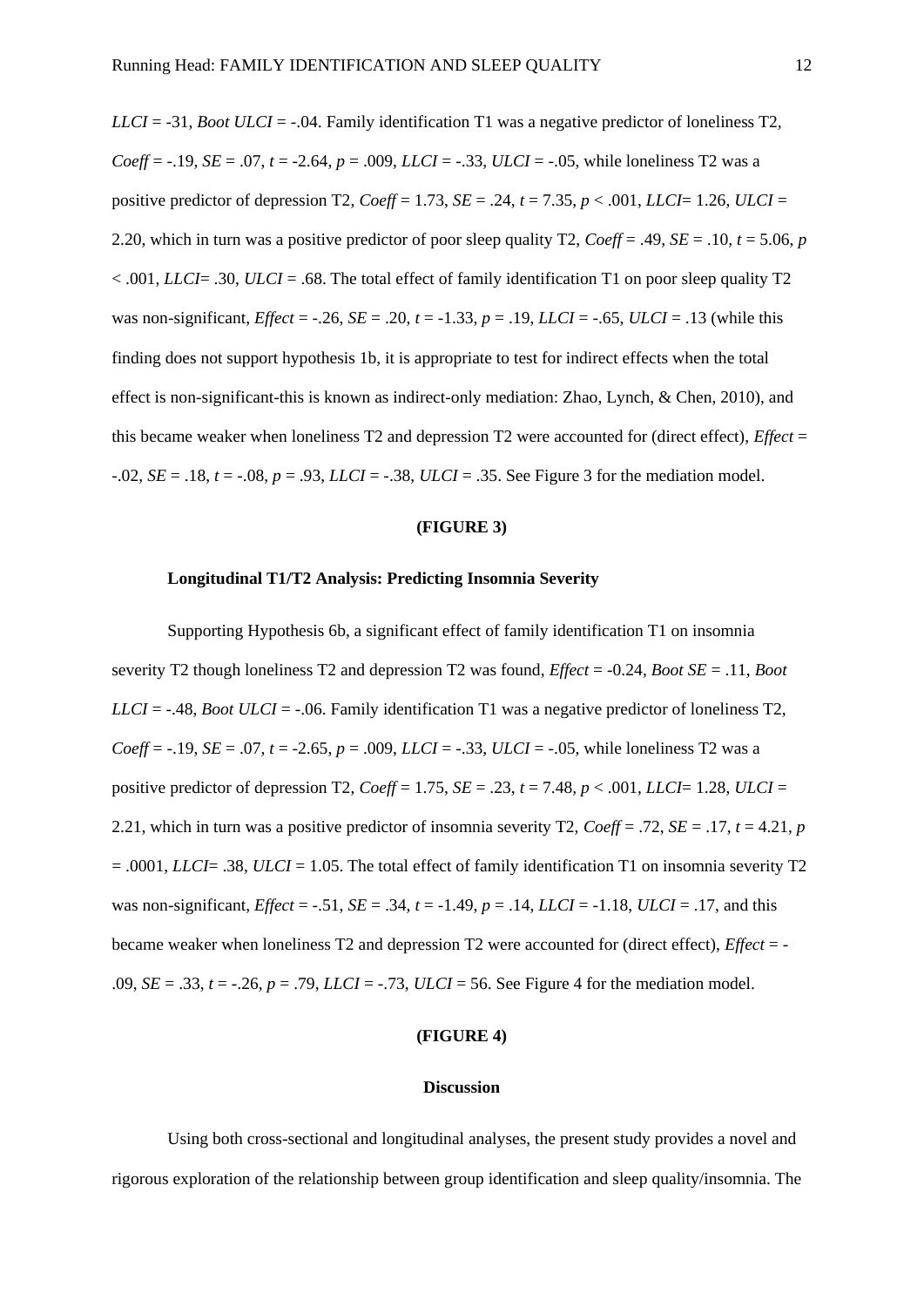results support the hypotheses: family identification was a negative predictor of poor sleep quality/insomnia severity cross-sectionally, and family identification was also a negative predictor of depression and loneliness. Moreover, depression and loneliness were both positive predictors of poor sleep quality/insomnia severity, and mediated the relationship between family identification and sleep quality/insomnia severity both cross-sectionally and longitudinally (with family identification negatively predicting loneliness, which in turn positively predicted depression, which in turn positively predicted poor sleep quality/insomnia severity). These results were found after controlling for participants' age, gender, relationship status, highest level of education, and whether they were looking after a young child, as well as controlling for the T1 versions of the mediator and outcome variables in the longitudinal mediation models. While it should be noted that the total effect relationship between T1 family identification and T2 sleep quality/insomnia severity was not significant, it was the case that there was a significant mediated relationship between the variables via T2 loneliness and T2 depression (i.e., an indirect-only mediation: Zhao et al., 2010).

These results support empirical evidence relating to both loneliness and to Social Cure theorising. In terms of the loneliness literature, the results are consistent with observations regarding the relationship between loneliness and depression (e.g., Hakulinen et al., 2018; Holt-Lunstad, et al., 2015). Moreover, the finding that the serial mediation models became non-significant when depression was placed before loneliness supports work indicating that loneliness predicts depression regardless of initial depression levels (Cacioppo et al., 2010).

These results also extend those of Matthews at al. (2017), who found that loneliness was negatively associated with sleep quality in young adults. The present results revealed the same relationship in a sample with a wider age range (18-76 years), but also showed that this relationship is part of a larger story, with loneliness and depression being mediating variables in the relationship between family identification and sleep quality or insomnia severity. Nonetheless, the findings are consistent with the Evolutionary Theory of Loneliness (Cacioppo & Cacioppo, 2018) tested by Matthews et al. (2017), which posits a negative relationship between loneliness and sleep quality due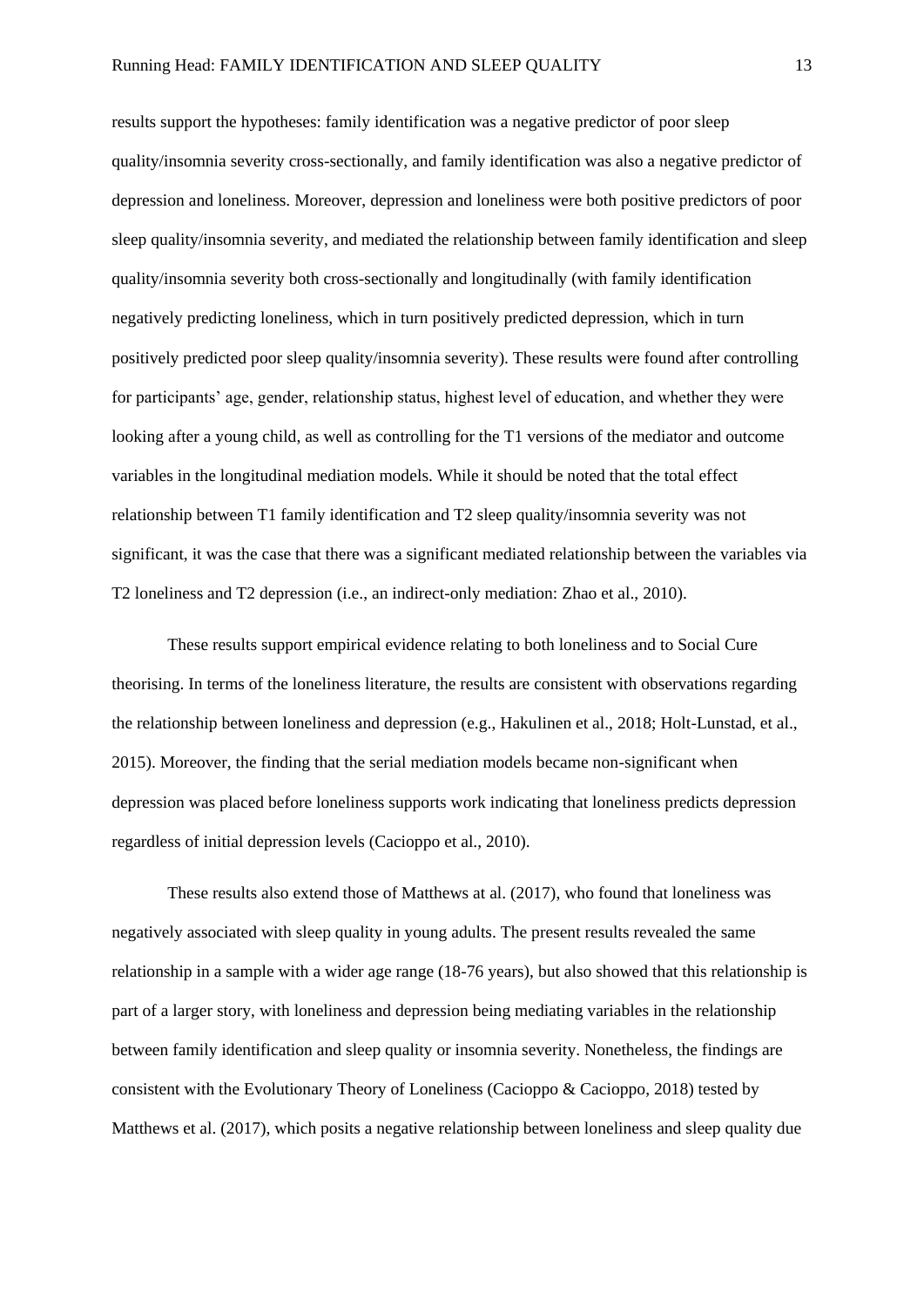to loneliness promoting social threat. This in turn triggers physiological responses such as cortisol production, thereby undermining sleep attempts.

The results are also consistent with the Social Cure perspective (Jetten et al., 2012). The present study replicates the previously-established negative relationship between group identification and loneliness (e.g., Haslam et al., 2016; Jose & Lim, 2014) and between group identification and depression (e.g., Cruwys et al., 2014), but extends this by showing evidence of serial mediation between these variables: family identification is a negative predictor of loneliness, which is in turn a positive predictor of depression. Moreover, the model presented in the present study further extends the Social Cure literature by showing that, in turn, depression is a positive predictor of poor sleep quality/insomnia severity. Indeed, the present study is the first to show a mediated relationship between family identification and sleep quality/insomnia severity. This is an important contribution to the Social Cure literature: although the present study features self-report sleep measures, the fact that the study involves the measurement of a biologically-driven behaviour known to be linked intimately to both physical and mental health allows the present research to move beyond the more subjective outcome measures that are commonly utilised in Social Cure research, such as life satisfaction (Wakefield et al., 2017). Moreover, the fact that the results support the study's predictions both crosssectionally and longitudinally is particularly noteworthy, as the longitudinal aspect of this study allows for stronger claims to be made regarding causal processes than solely cross-sectional data would allow.

These results also extend research exploring the important relationship between family identification and well-being (Sani et al., 2012, 2017; Wakefield et al., 2016, 2017; Naughton et al., 2015). Specifically, the findings from the present study show how experiencing identification with one's family can be a buffer to loneliness and its detrimental mental health effects, which in turn supports better sleep. Since a negative relationship between family identification and paranoid ideation has already been established (Sani et al., 2017), and the relationship between paranoia and loneliness is well-known (Riggio & Kwong, 2011), future research could explore the role played by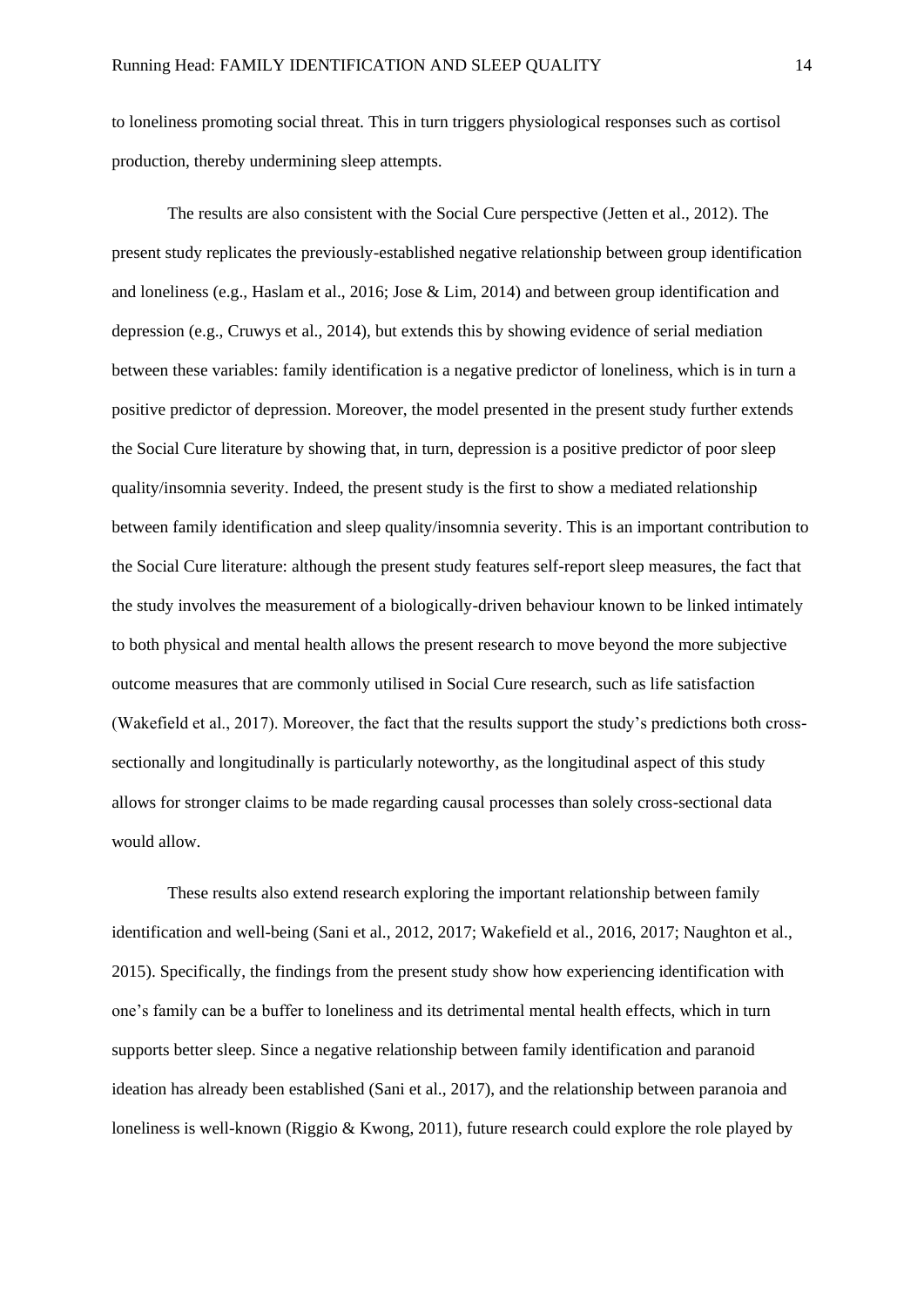paranoid ideation in affecting the relationship between group identification and sleep quality/insomnia severity.

The results also provide an initial suggestion of a link between the Social Cure perspective and the Evolutionary Theory of Loneliness (EVL). While evidence indicates that loneliness has the potential to prime feelings of social threat (Cacioppo & Cacioppo, 2018), it could also be the case that a lack of group identification (which we have shown to predict loneliness) may be the initial catalyst for these feelings. This possibility seems consistent with the EVL: while people who identify strongly with a group are likely to experience altruistic behaviour from fellow group members (Jetten et al., 2012; Levine, Prosser, Evans, & Reicher, 2005) those lacking these meaningful connections are less likely to receive such support, and might therefore be likely to see the world as selfish and threatening. Future research should explore this possibility in more depth.

In their test of the EVL, Matthews et al. (2017) also noted that the association between loneliness and poor sleep quality in the young adults they recruited was especially pronounced for those who had experienced trauma, which they explained as being due to the increase in hypervigilance towards social threats caused by such experiences. A number of researchers working within the Social Cure perspective have explored the idea of trauma, and have differentiated between individual trauma and shared trauma (Kellezi & Reicher, 2012). While individual trauma is experienced exclusively by the individual, shared trauma is experienced by a whole social group (e.g., discrimination, war, or natural disaster), and can lead members to identify more strongly with the group in question. In turn, this identification (and the subsequent support received from fellow group members and increased collective efficacy to deal with the events) can buffer the negative impact of trauma on group members' health and well-being (Kellezi, Reicher & Cassidy, 2009; Muldoon et al., 2017). It would thus be fruitful for future research to explore the relationship between prior/current trauma, group identification, loneliness, depression, and sleep quality/insomnia severity.

Practically, this work supports the idea that interventions designed to help lonely and depressed people create new group identifications and to reconnect with old groups (such as Groups4Health; Haslam et al., 2016) have the potential to benefit sleep quality. Since high-quality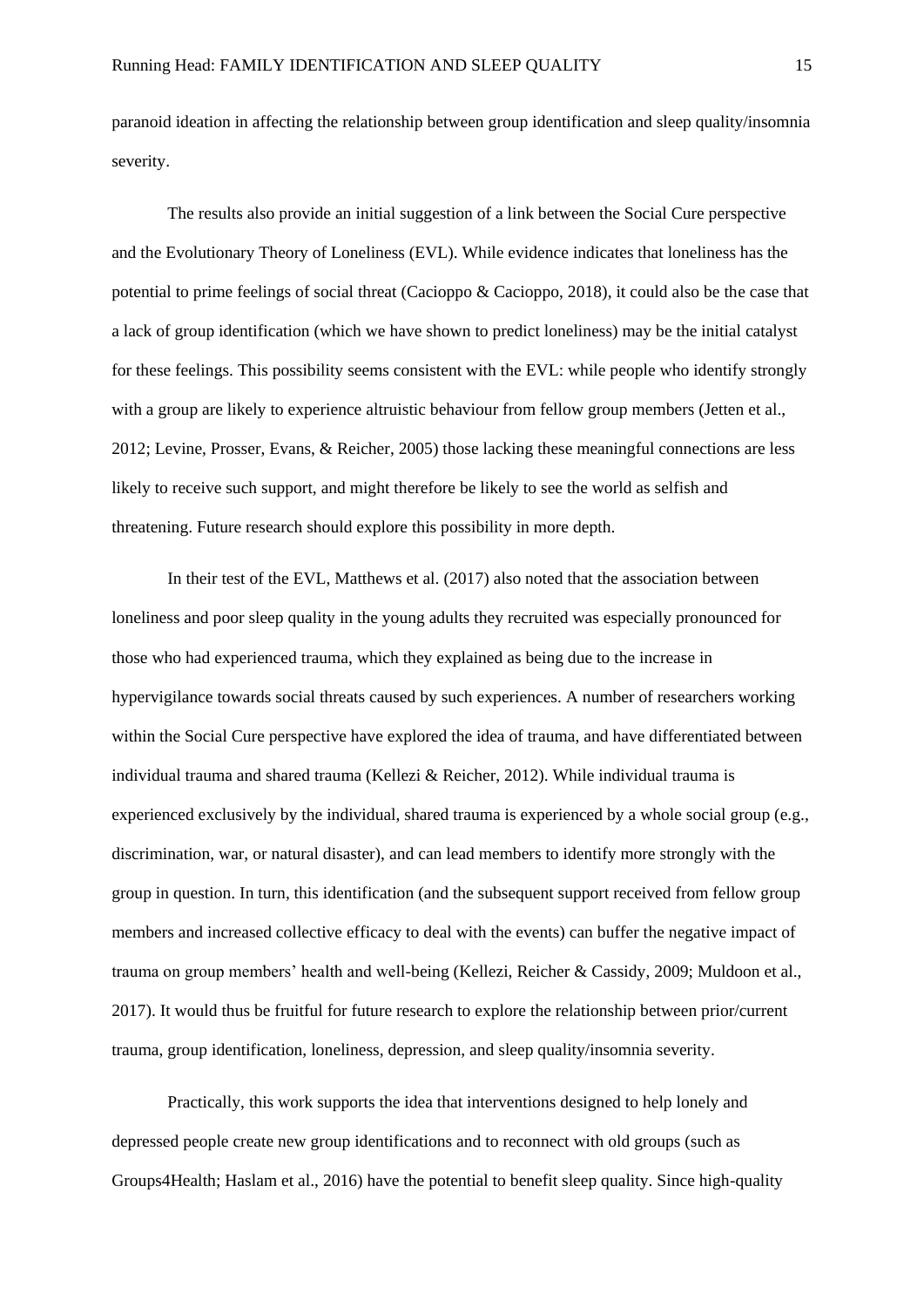sleep is known to strengthen mental health (Kaneita et al., 2007), and enhanced mental health furnishes people with more of the social resources required for making connections with others (e.g., Hirschfeld et al., 2000), such interventions have the potential to create a 'virtuous cycle' which is likely to enhance health and well-being over time (Miller et al., 2017). Health professionals such as GPs and Health Psychologists should consider the possibility of encouraging patients with sleep problems to engage with an intervention like Groups4Health, or consider offering these patients a referral to one of the increasingly common 'social prescribing' initiatives aimed to help connect patients with groups within their local communities (Halder et al., 2018). Health Psychologists should also explore how such knowledge might prevent sleep problems through public education regarding the importance of social connection.

This work is not without limitations, however. For instance, it should be noted that this research involved a self-report survey, which may be prone to participants giving rushed or incorrect responses. The issue of relatively high levels of participant attrition at T1 and T2 is also important. However, the fact that the T2 responders and non-responders did not differ significantly on the key variable suggests this may not be too problematic. Additionally, a more objective measure of sleep quality/insomnia severity would be preferable, although both scales have been validated and utilised frequently (e.g., Mollayeva et al., 2016; Morin, Belleville, Bélanger, & Ivers, 2011). Moreover, the Pittsburgh Sleep Quality Inventory does include a question about whether the participant uses sleeping medication, which could be seen as an objective measure of sleep-related issues. Nonetheless, future work could benefit from more objective sleep quality and insomnia measures (e.g. actigraphy or polysomnography).

In conclusion, the present study highlights the importance of experiencing subjective feelings of belonging within our social worlds (rather than just having contact with others), and the crucial role that this sense of belongingness plays in affecting our social connectedness, and, ultimately, our wellbeing. Being part of a meaningful social group not only plays a critical role in predicting our mental health, but also in predicting the quality of a fundamentally important health-related behaviour: sleep.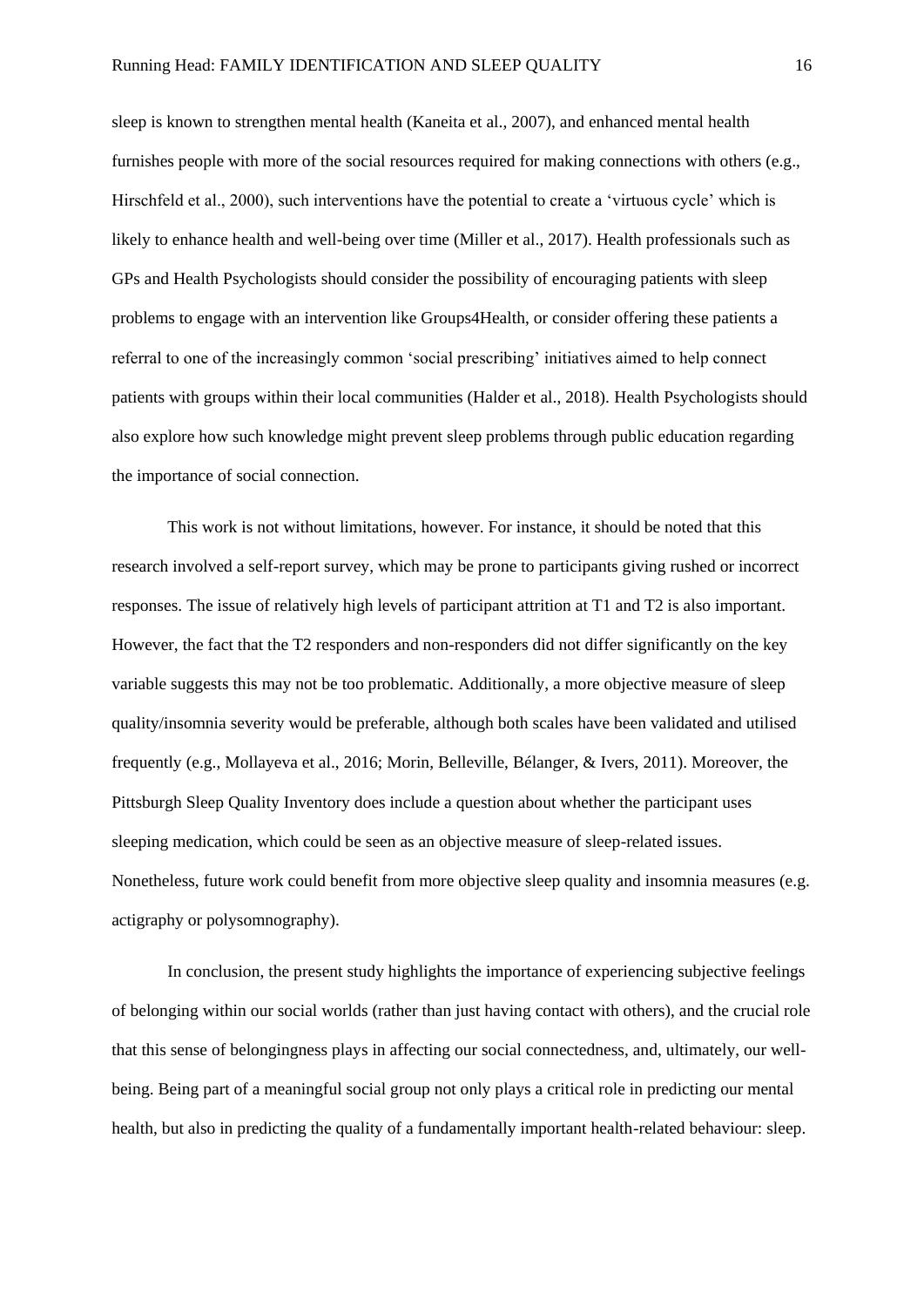#### **Endnotes**

<sup>1</sup> While this paper is based on the assumption that loneliness, sleep quality, family identification, and depression are distinct aspects of human functioning, it could be argued that the former two variables are merely symptoms of major depressive disorder: an argument strengthened by the fact that some measures of depression include items about sleep problems and loneliness. While we have presented evidence in the Introduction supporting the idea that these variables are unique (albeit related) constructs (e.g., Cacioppo et al., 2010), we also entered the family identification items, loneliness items, depression items, insomnia items, and sleep quality item into a factor analysis (using oblique rotation, as we expected the factors to correlate, and only including items in a factor that loaded at .40 or above). The pattern matrix revealed four factors with eigenvalues above 1.00: the seven depression items loaded onto the first factor (eigenvalue = 9.51), the seven insomnia items and the sleep quality item loaded onto the second factor (as did one of the loneliness items, but the loading was low: -.46) (eigenvalue  $= 3.45$ ), the four family identification items loaded onto the third factor (eigenvalue  $=$ 1.83), and the six loneliness items loaded onto the fourth factor (eigenvalue = 1.91). These results support our belief that these are separate constructs.

<sup>2</sup>We confirmed the appropriateness of using the PROCESS macro to conduct longitudinal analyses in this manner by contacting Amanda Kat Montoya, who has worked on mediation/moderation macros with Andrew Hayes.

## **References**

- Anderson, J. L., Rosen, L. N., Mendelson, W. B., Jacobsen, F. M., Skwerer, R. G., Joseph-Vanderpool, J. R., ... & Rosenthal, N. E. (1994). Sleep in fall/winter seasonal affective disorder: effects of light and changing seasons. *Journal of Psychosomatic Research*, *38*(4), 323-337. Doi: 10.1016/0022-3999(94)90037-X.
- Bastien, C. H., Vallières, A., Morin, C. M., (2001). Validation of the Insomnia Severity Index as an outcome measure for insomnia research. *Sleep Medicine*, *2*(4), 297-307. Doi: 10.1016/S1389- 9457(00)00065-4.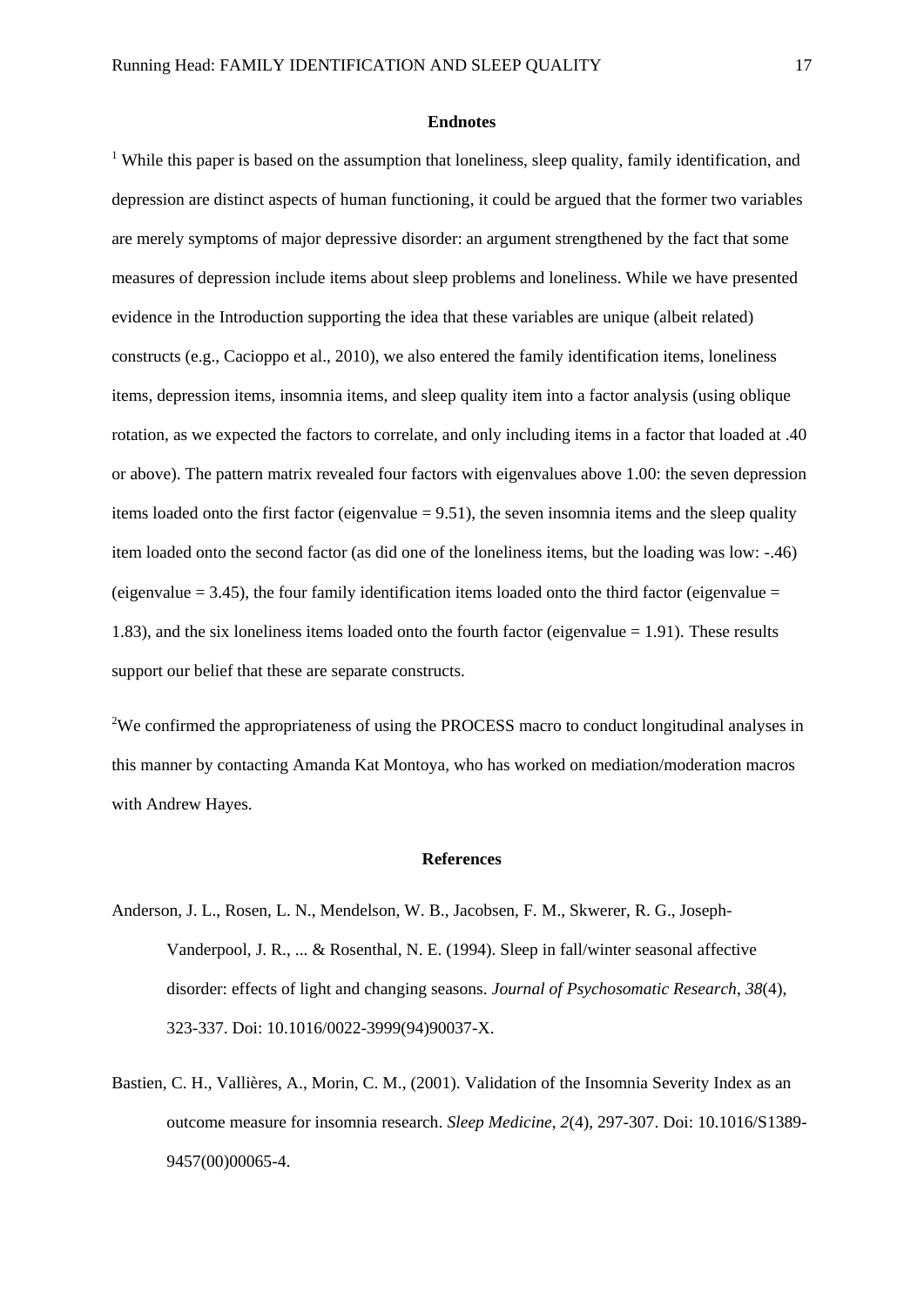- Berkman, L. F., Glass, T., Brissette, I., & Seeman, T. E. (2000). From social integration to health: Durkheim in the new millennium. *Social Science & Medicine*, *51*, 843-857. Doi: 10.1016/S0277-9536(00)00065-4.
- Buysse, D. J., Reynolds, C. F., Monk, T. H., Berman, S. R., & Kupfer, D. J. (1989). The Pittsburgh Sleep Quality Index: A new instrument for psychiatric practice and research. *Psychiatry Research*, *28*, 193-213. Doi: 10.1016/0165-1781(89)90047-4.
- Cacioppo, J. T., & Cacioppo, S. (2018a). The growing problem of loneliness. *The Lancet*, *391*(10119). Doi: 10.1016/S0140-6736(18)30142-9.
- Cacioppo, J. T., & Cacioppo, S. (2018b). Loneliness in the Modern Age: An Evolutionary Theory of Loneliness (ETL). *Advances in Experimental Social Psychology*, *58*, 127-197. Doi: 10.1016/bs.aesp.2018.03.003.
- Cacioppo, J. T., Hawkley, L. C., & Thisted, R. A. (2010). Perceived social isolation makes me sad: 5 year cross-lagged analyses of loneliness and depressive symptomatology in the Chicago Health, Aging, and Social Relations Study. *Psychology and Aging*, *25*(2), 453-463. Doi: 10.1037/a0017216.
- Cheng, G. H. L., Malhotra, R., Chan, A., Østbye, T., & Lo, J. C. (2018). Weak social networks and restless sleep interrelate through depressed mood among elderly. *Quality of Life Research*, 1- 8. DOI: 10.1007/s11136-018-1895-3. Doi: 10.1007/s11136-018-1895-3.
- Cohen, S., Doyle, W. J., Skoner, D. P., Rabin, B. S., & Gwaltney, J. M. (1997). Social ties and susceptibility to the common cold. *Jama*, *277*, 1940-1944. Doi: 10.1001/jama.1997.03540480040036.
- Cruwys, T., Haslam, S. A., Dingle, G. A., Jetten, J., Hornsey, M. J., Chong, E. D., & Oei, T. P. (2014). Feeling connected again: Interventions that increase social identification reduce depression symptoms in community and clinical settings. *Journal of Affective Disorders*, *159*, 139-146. Doi: 10.1016/j.jad.2014.02.019.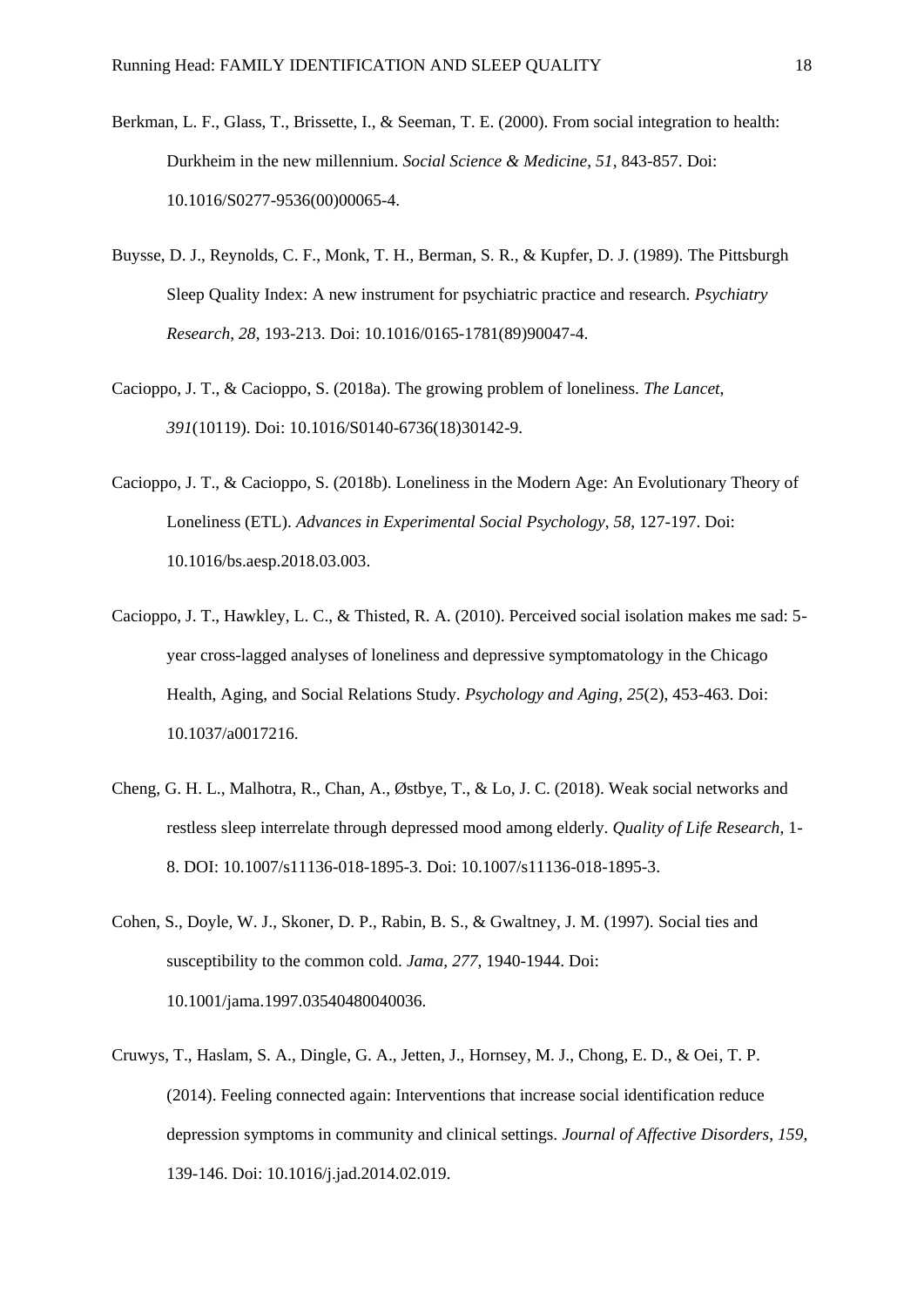Elliott, S., & Umberson, D. (2004). Recent demographic trends in the US and implications for wellbeing. In J. Scott, J. Treas, & M. Richards (Eds.), *The Blackwell companion to the sociology of families* (pp. 34-53). Oxford: Blackwell Publishing.

Fleiss, J. (1986). *The design and analysis of clinical experiments*. New York: Wiley.

- Gierveld, J. D. J., & Tilburg, T. V. (2006). A 6-item scale for overall, emotional, and social loneliness: Confirmatory tests on survey data. *Research on Aging*, *28*(5), 582-598. Doi: 10.1177/0164027506289723.
- Halder, M., M., Wakefield, J. R. H., Bowe, M., Kellezi, B., Mair, E., McNamara, N.,…& Stevenson, C. (2018). Evaluation and Exploration of a Social Prescribing Initiative: Study Protocol. *Journal of Health Psychology*. Doi: [10.1177/1359105318814160.](https://doi.org/10.1177/1359105318814160)
- Haslam, C., Cruwys, T., Halsam, S. A., Dingle, G., & Xue-Ling Chang, M. (2016). Groups 4 Health: Evidence that a social-identity intervention that builds and strengthens social group membership improves mental health. *Journal of Affective Disorders*, *194*, 188-195. Doi: 10.1016/j.jad.2016.01.010.
- Haslam, C., Holme, A., Haslam, S. A., Iyer, A., Jetten, J., & Williams, W. H. (2008). Maintaining group memberships: Social identity continuity predicts well-being after stroke. *Neuropsychological Rehabilitation*, *18*(5-6), 671-691. Doi : 10.1080/09602010701643449.
- Hayes, A. F. (2017). *Introduction to mediation, moderation, and conditional process analysis: A regression-based approach* (Second Edition). London: Guilford Press.
- Hakulinen, C., Pulkki-Råback, L., Virtanen, M., Jokela, M., Kivimäki, M., & Elovainio, M. (2018). Social isolation and loneliness as risk factors for myocardial infarction, stroke and mortality: UK Biobank cohort study of 479 054 men and women. *Heart*, *104*, 1536-1542. Doi: 10.1136/heartjnl-2017-312663.
- Herrera, M., Sani, F., & Bowe, M. (2011). Perceived family continuity: Implications for family identification and psychological well-being. *Revista de Psicología Social, 26(3)*, 387-399. Doi: 10.1174/021347411797361275.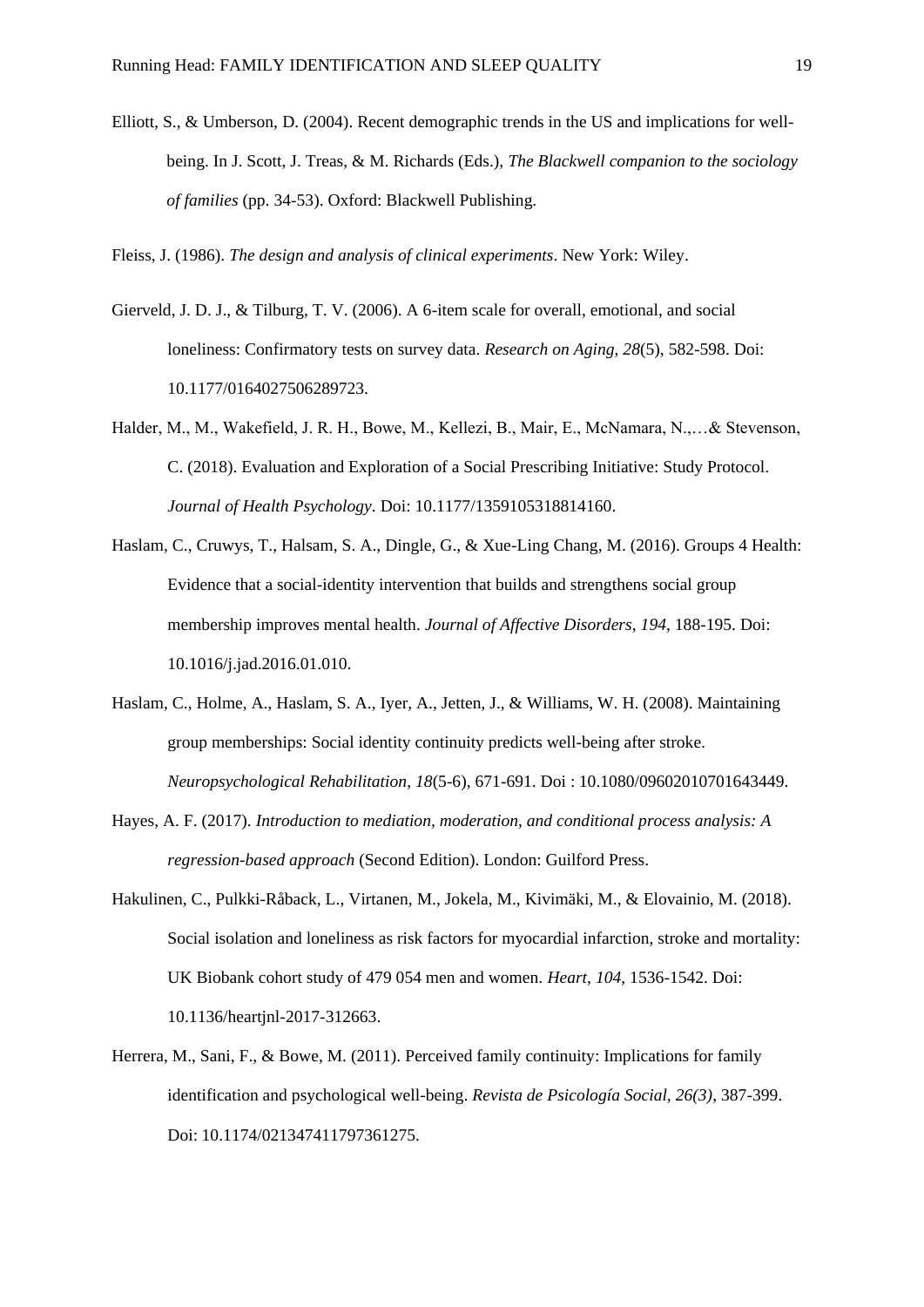- Hirschfeld, R. M. A., Montgomery, S. A., Keller, M. B., Kasper, S., Schatzberg, A. F., Möller, H. J., … Bourgeois, M. (2000). Social functioning in depression: A review. *Journal of Clinical Psychiatry*, *61*, 268-275. Doi: 10.4088/JCP.v61n0405.
- Holt-Lunstad, J., Smith, T. B., Baker, M., Harris, T., & Stephenson, D. (2015). Loneliness and social isolation as risk factors for mortality: a meta-analytic review. *Perspectives on Psychological Science, 10*(2), 227-237. Doi : 10.1177/1745691614568352.
- Jetten, J., Haslam, C., & Haslam, S. A. (2012). *The social cure: Identity, health and well-being*. New York: Psychology Press.
- Jose, P. E., & Lim, B. T. L. (2014). Social connectedness predicts lower loneliness and depressive symptoms over time in adolescents. *Open Journal of Depression*, *3*(04), 154-163. Doi: 10.4236/ojd.2014.34019.
- Kaneita, Y., Ohida, T., Osaki, Y., Tanihata, T., Minowa, M., Suzuki, K., ... & Hayashi, K. (2007). Association between mental health status and sleep status among adolescents in Japan: A nationwide cross-sectional survey. *The Journal of Clinical Psychiatry*, *68*(9), 1426-1435. PMID: 17915984.
- Kellezi, B., Bowe, M., Wakefield, J. R. H., McNamara, N., & Bosworth, M. (2019). Coping with immigration detention: Social identity as cure and curse. *European Journal of Social Psychology*, *49*(2), 333-351. Doi: 10.1002/ejsp.2543.
- Kellezi, B., Reicher, S., & Cassidy, C. (2009). Surviving the Kosovo conflict: A study of social identity, appraisal of extreme events, and mental well-being. *Applied Psychology: An International Review*, *58*(1), 59-83. Doi: 10.1111/j.1464-0597.2008.00382.x.
- Kellezi, B., & Reicher, S. (2012). Social cure or social curse? The psychological impact of extreme events during the Kosovo conflict. In J. Jetten, C. Haslam, & S. A. Haslam (Eds.), *The social cure: Identity, health and well-being* (pp. 217–233). New York: Psychology Press.
- Kent de Grey, R. G., Uchino, B. N., Trettevik, R., Cronan, S., & Hogan, J. N. (2018). Social support and sleep: A meta-analysis. *Health Psychology*, *37*(8), 787-798. Doi: 10.1037/hea0000594.
- King, M. (2018). Working to address the loneliness epidemic: Perspective-taking, presence, and selfdisclosure. *American Journal of Health Promotion*. Doi: 10.1177/0890117118776735c.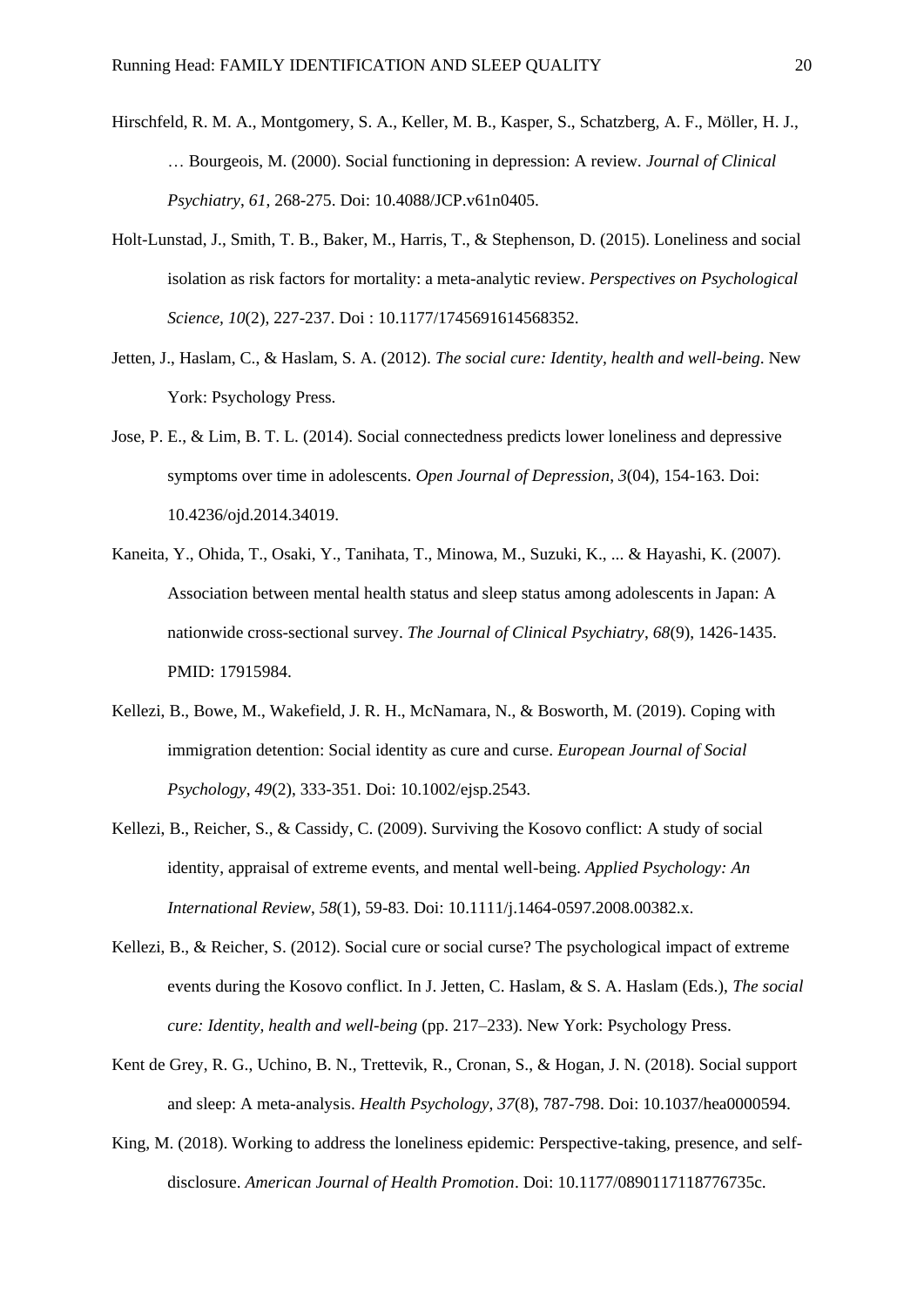- Levine, M., Prosser, A., Evans, D., & Reicher, S. (2005). Identity and emergency intervention: How social group membership and inclusiveness of group boundaries shape helping behavior. *Personality and Social Psychology Bulletin*, *31*(4), 443-453.Doi: 10.1177/0146167204271651.
- Matthews, T., Danese, A., Gregory, A. M., Caspi, A., Moffitt, T. E., & Arseneault, L. (2017). Sleeping with one eye open: Loneliness and sleep quality in young adults. *Psychological Medicine*, *47*, 2177-2186. Doi:10.1017/S0033291717000629.
- McHugh, J. E., & Lawlor, B. A. (2013). Perceived stress mediates the relationship between emotional loneliness and sleep quality over time in older adults. *British Journal of Health Psychology*, *18*(3), 546-555. Doi: 10.1111/j.2044-8287.2012.02101.x.
- Miller, K., Wakefield, J. R., & Sani, F. (2017). On the reciprocal effects between multiple group identifications and mental health: A longitudinal study of Scottish adolescents. *British Journal of Clinical Psychology*, *56*(4), 357-371. Doi: 10.1111/bjc.12143.
- Mollayeva, T., Thurairajah, P., Burton, K., Mollayeva, S., Shapiro, C. M., & Colantonio, A. (2016). The Pittsburgh Sleep Quality Index as a screening tool for sleep dysfunction in clinical and non-clinical samples: A systematic review and meta-analysis. *Sleep Medicine Reviews*, *25*, 52-73. Doi: 10.1016/j.smrv.2015.01.009.
- Morin, C. M., Belleville, G., Bélanger, L., & Ivers, H. (2011). The Insomnia Severity Index: Psychometric indicators to detect insomnia cases and evaluate treatment response. *Sleep*, *34*(5), 601-608. Doi: 10.1093/sleep/34.5.601.
- Muldoon, O. T., Acharya, K., Jay, S., Adhikari, K., Pettigrew, J., & Lowe, R. D. (2017). Community identity and collective efficacy: A social cure for traumatic stress in post-earthquake Nepal. *European Journal of Social Psychology*, *47*(7), 904-915. Doi: 10.1002/ejsp.2330.
- Mushtaq, R., Shoib, S., Shah, T., & Mushtaq, S. (2014). Relationship between loneliness, psychiatric disorders and physical health? A review on the psychological aspects of loneliness. *Journal of Clinical and Diagnostic Research: JCDR*, *8*(9), WE01. Doi: 10.7860/JCDR/2014/10077.4828.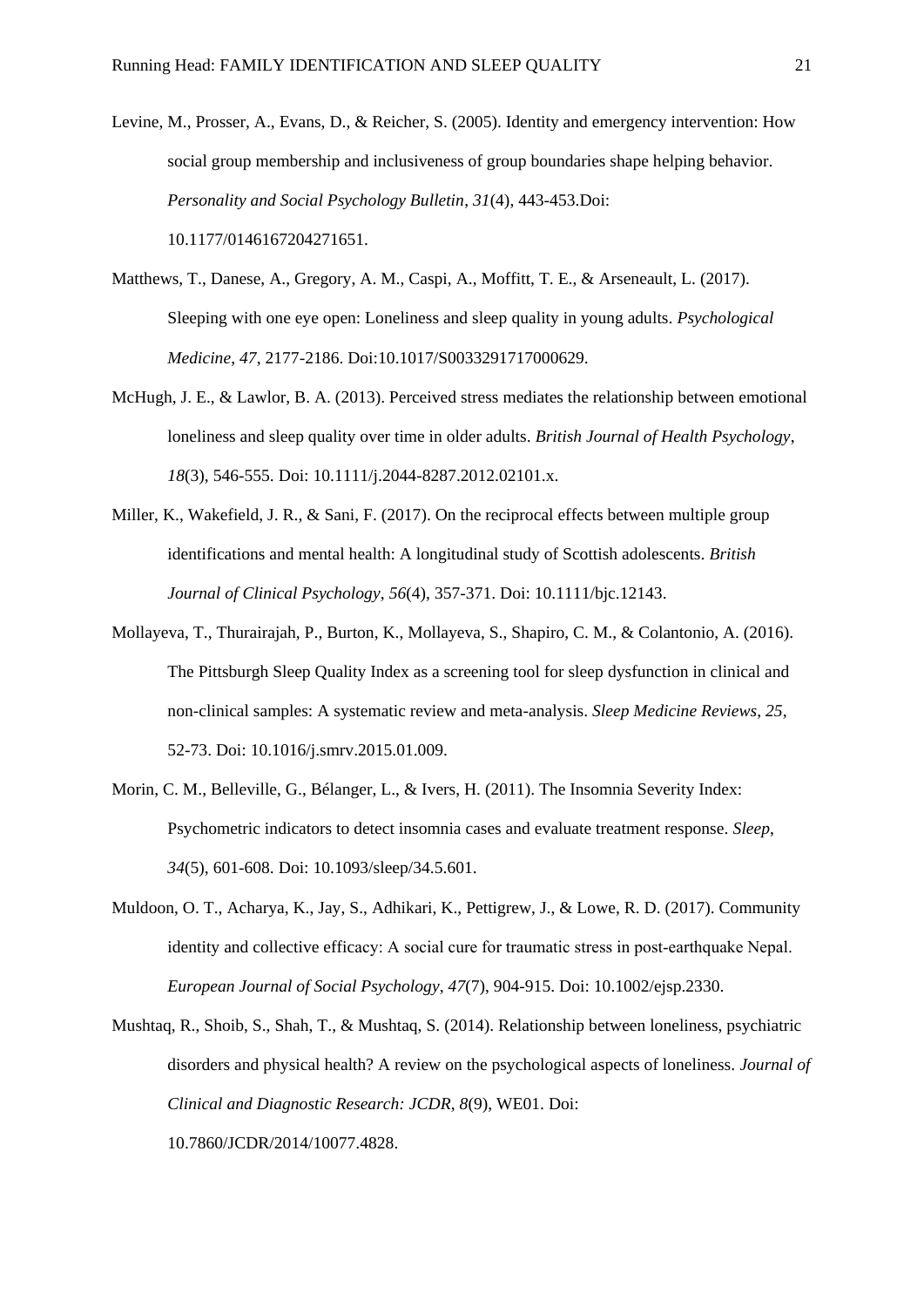- Naughton, C. M., O'Donnell, A. T., & Muldoon, O. T. (2015). Family identification: A beneficial process for young adults who grow up in homes affected by parental intimate partner violence. *Frontiers in Psychology*, *6*, 1249. Doi: 10.3389/fpsyg.2015.01249.
- Papadimitriou, G. N., & Linkowski, P. (2005). Sleep disturbance in anxiety disorders. *International Review of Psychiatry*, *17*(4), 229-236. Doi: 10.1080/09540260500104524.
- Riggio, H. R., & Kwong, W. Y. (2011). Paranoid thinking, quality of relationships with parents, and social outcomes among young adults. *Journal of Family Issues*, *32*(8), 1030-1049. Doi: 10.1177/0192513X11403281.
- Pilcher, J. J., Ginter, D. R., & Sadowsky, B. (1997). Sleep quality versus sleep quantity: Relationships between sleep and measures of health, well-being and sleepiness in college students. *Journal of Psychosomatic Research, 42*(6), 583-596. Doi: 10.1016/S0022-3999(97)00004-4.
- Sani, F., Herrera, M., Wakefield, J. R., Boroch, O., & Gulyas, C. (2012). Comparing social contact and group identification as predictors of mental health. *British Journal of Social Psychology*, *51*(4), 781-790. Doi: 10.1177/0192513X11403281.
- Sani, F., Madhok, V., Norbury, M., Dugard, P., Wakefield, J. R. H. (2015). Higher identification with social groups is associated with healthier behavior: Evidence from a Scottish community sample. *British Journal of Health Psychology*, *20*, 466-481. Doi: 10.1111/bjhp.12119.
- Sani, F., Wakefield, J. R., Herrera, M., & Zeybek, A. (2017). On the association between greater family identification and lower paranoid ideation among non-clinical individuals: Evidence from Cypriot and Spanish students. *Journal of Social and Clinical Psychology*, *36*(5), 396- 418. Doi: 10.1521/jscp.2017.36.5.396.
- Seymour-Smith, M., Cruwys, T., Haslam, S. A., & Brodribb, W. (2017). Loss of group memberships predicts depression in postpartum mothers. *Social Psychiatry and Psychiatric Epidemiology*, *52*(2), 201-210. Doi: 10.1007/s00127-016-1315-3.
- Tsuno, N., Besset, A., & Ritchie, K. (2005). Sleep and depression. *The Journal of Clinical Psychiatry*, *66*(10), 1254-1269. Doi: 10.4088/JCP.v66n1008.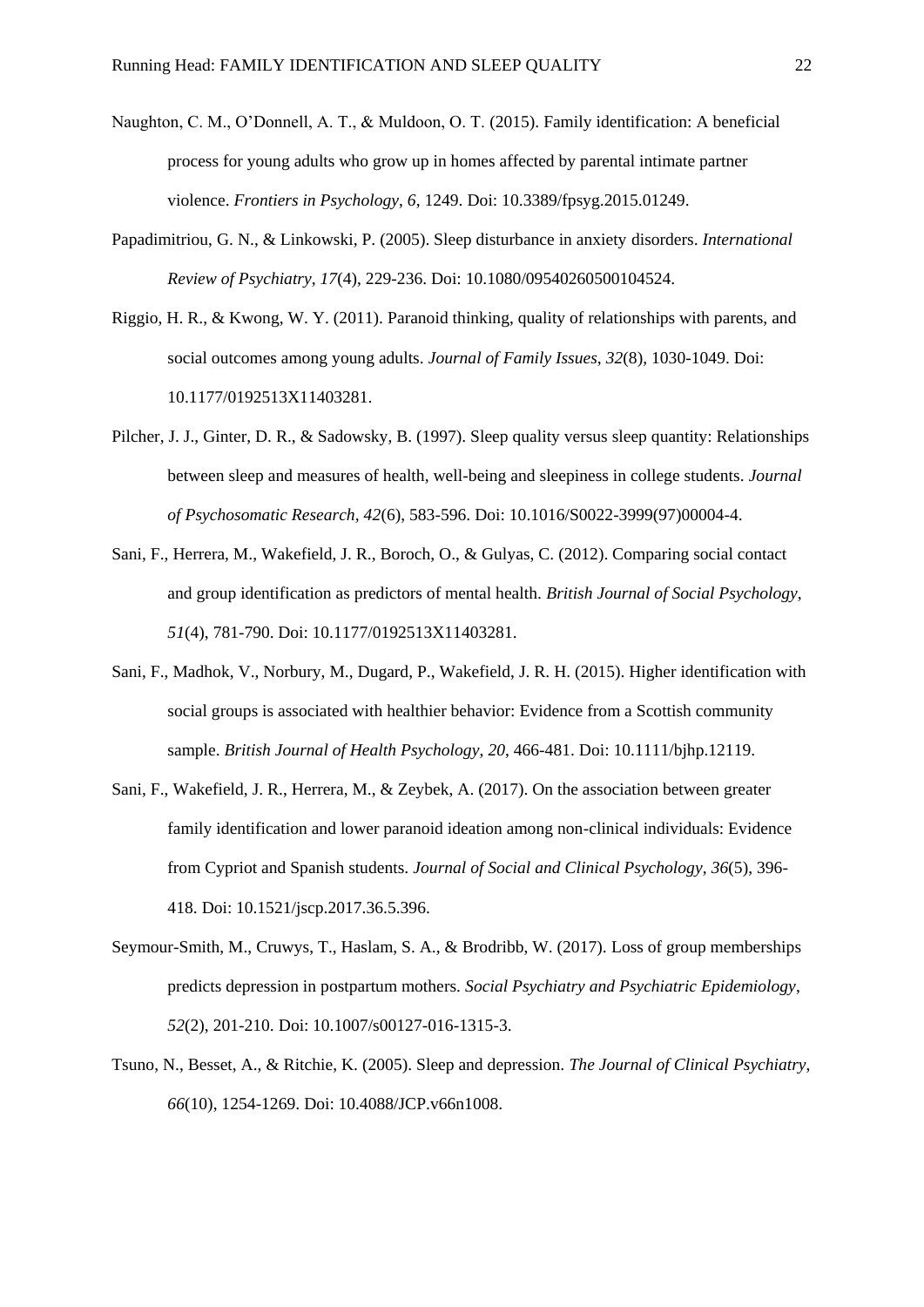- Wakefield, J. R., Bickley, S., & Sani, F. (2013). The effects of identification with a support group on the mental health of people with multiple sclerosis. *Journal of Psychosomatic Research*, *74*(5), 420-426. Doi: 10.1016/j.jpsychores.2013.02.002.
- Wakefield, J. R., Bowe, M., Kellezi, B., McNamara, N., & Stevenson, C. (2019). When groups help and when groups harm: Origins, developments, and future directions of the "Social Cure" perspective of group dynamics. *Social and Personality Psychology Compass,* e12440.
- Wakefield, J. R., Sani, F., Herrera, M., Khan, S. S., & Dugard, P. (2016). Greater family identification—but not greater contact with family members—leads to better health: Evidence from a Spanish longitudinal study. *European Journal of Social Psychology*, *46*(4), 506-513. Doi:10.1521/jscp.2017.36.5.396.
- Wakefield, J. R. H., Sani, F., Madhok, V., Norbury, M., Dugard, P., Gabbanelli, C., ... & Paoli, P. (2017). The relationship between group identification and satisfaction with life in a crosscultural community sample. *Journal of Happiness Studies*, *18*(3), 785-807. Doi: 10.1007/s10902-016-9735-z.
- Whitaker, R. (2005). Anatomy of an epidemic: Psychiatric drugs and the astonishing rise of mental illness in America. *Ethical Human Sciences and Services*, *7*(1), 23-35. Doi:
- WHO (2017). *Depression and other common mental disorders: Global health estimates*. Retrieved from [http://apps.who.int/iris/bitstream/handle/10665/254610/WHO-MSD-MER-2017.2](http://apps.who.int/iris/bitstream/handle/10665/254610/WHO-MSD-MER-2017.2-eng.pdf?sequence=1) [eng.pdf?sequence=1](http://apps.who.int/iris/bitstream/handle/10665/254610/WHO-MSD-MER-2017.2-eng.pdf?sequence=1)
- Zhao, X., Lynch Jr, J. G., & Chen, Q. (2010). Reconsidering Baron and Kenny: Myths and truths about mediation analysis. *Journal of Consumer Research*, *37*(2), 197-206. Doi: 10.1086/651257.
- Zigmond, A. S., & Snaith, R. P. (1983). The Hospital Anxiety and Depression Scale. *Acta Psychiatrica Scandinavica, 67*(6), 361-370. Doi: 10.1111/j.1600-0447.1983.tb09716.x.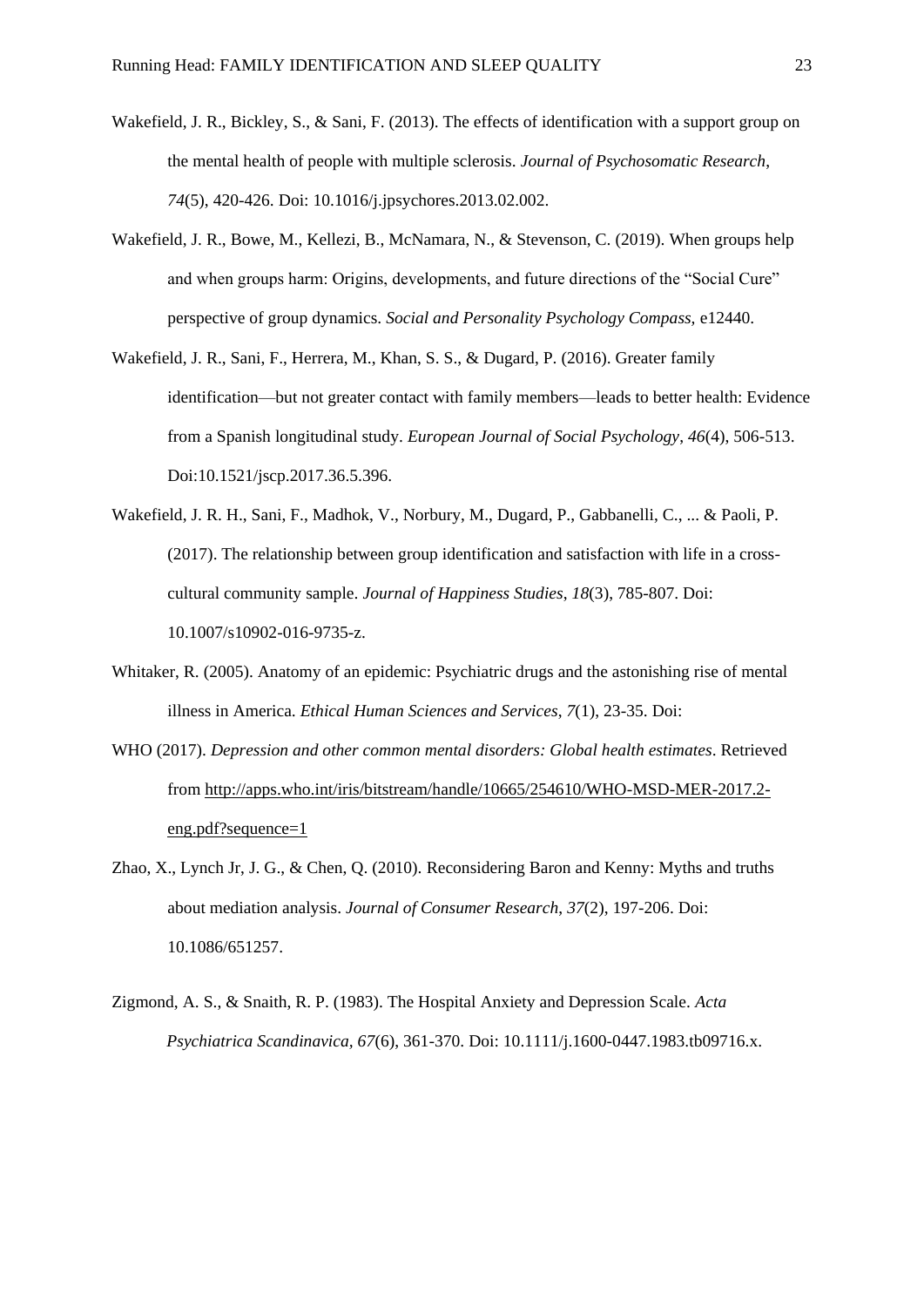# Table 1

*Means and Standard Deviations for Variables, and Intercorrelations*

| Variable                        |           | 2         | 3        | 4        | 5        | 6         | 7        | 8        | 9      |
|---------------------------------|-----------|-----------|----------|----------|----------|-----------|----------|----------|--------|
| 1. Family Id T1 (1-7)           |           |           |          |          |          |           |          |          |        |
| $(M = 1.75; SD = 0.87)$         |           |           |          |          |          |           |          |          |        |
| 2. Loneliness T1 $(1-7)$        | $-.53***$ |           |          |          |          |           |          |          |        |
| $(M = 3.63; SD = 1.43)$         |           |           |          |          |          |           |          |          |        |
| 3. Depression T1 (0-21)         | $-.38***$ | $.64***$  |          |          |          |           |          |          |        |
| $(M = 6.19; SD = 4.41)$         |           |           |          |          |          |           |          |          |        |
| 4. Poor Sleep Quality T1 (0-21) | $-.25***$ | $.38***$  | $.59***$ |          |          |           |          |          |        |
| $(M = 8.41; SD = 3.82)$         |           |           |          |          |          |           |          |          |        |
| 5 Insomnia T1 (0-28)            | $-.21***$ | $-.37***$ | $.55***$ | $.79***$ |          |           |          |          |        |
| $(M = 11.33; SD = 6.43)$        |           |           |          |          |          |           |          |          |        |
| 6. Family Id T2 (1-7)           | $.83***$  | $-.52***$ | $-43***$ | $-.30**$ | $-.23*$  |           |          |          |        |
| $(M = 5.32, SD = 1.37)$         |           |           |          |          |          |           |          |          |        |
| 7. Loneliness $T2(1-7)$         | $-.59***$ | $.80***$  | $.59***$ | $.37***$ | $.35***$ | $-.59***$ |          |          |        |
| $(M = 3.66, SD = 1.57)$         |           |           |          |          |          |           |          |          |        |
| 8. Depression T2 (0-21)         | $-.57***$ | $.58***$  | $.74***$ | $.53***$ | $.47***$ | $-.59***$ | $.74***$ |          |        |
| $(M = 2.97; SD = 0.99)$         |           |           |          |          |          |           |          |          |        |
| 9. Poor Sleep Quality T2 (0-21) | $-.35***$ | $.33***$  | $.55***$ | $.69***$ | $.55***$ | $-.41***$ | $.39***$ | $.63***$ |        |
| $(M = 8.14, SD = 3.83)$         |           |           |          |          |          |           |          |          |        |
| 10. Insomnia T2 (0-28)          | $-.39***$ | $.41***$  | $.59***$ | $.61***$ | $.68***$ | $-34***$  | $.46***$ | $.66***$ | .78*** |
| $(M = 10.42; SD = 6.27)$        |           |           |          |          |          |           |          |          |        |

Note: \*\*\**p* < .001, \*\**p* < .01



Figure 1. Model depicting the significant indirect effect of family identification T1 on poor sleep quality T1 via loneliness T1 and depression T1. Gender, age, relationship status, education, and whether participants are caring for a young child were controlled for in the analysis. Bracketed coefficient is the direct effect. Note: \*\*\* $p < .001$ .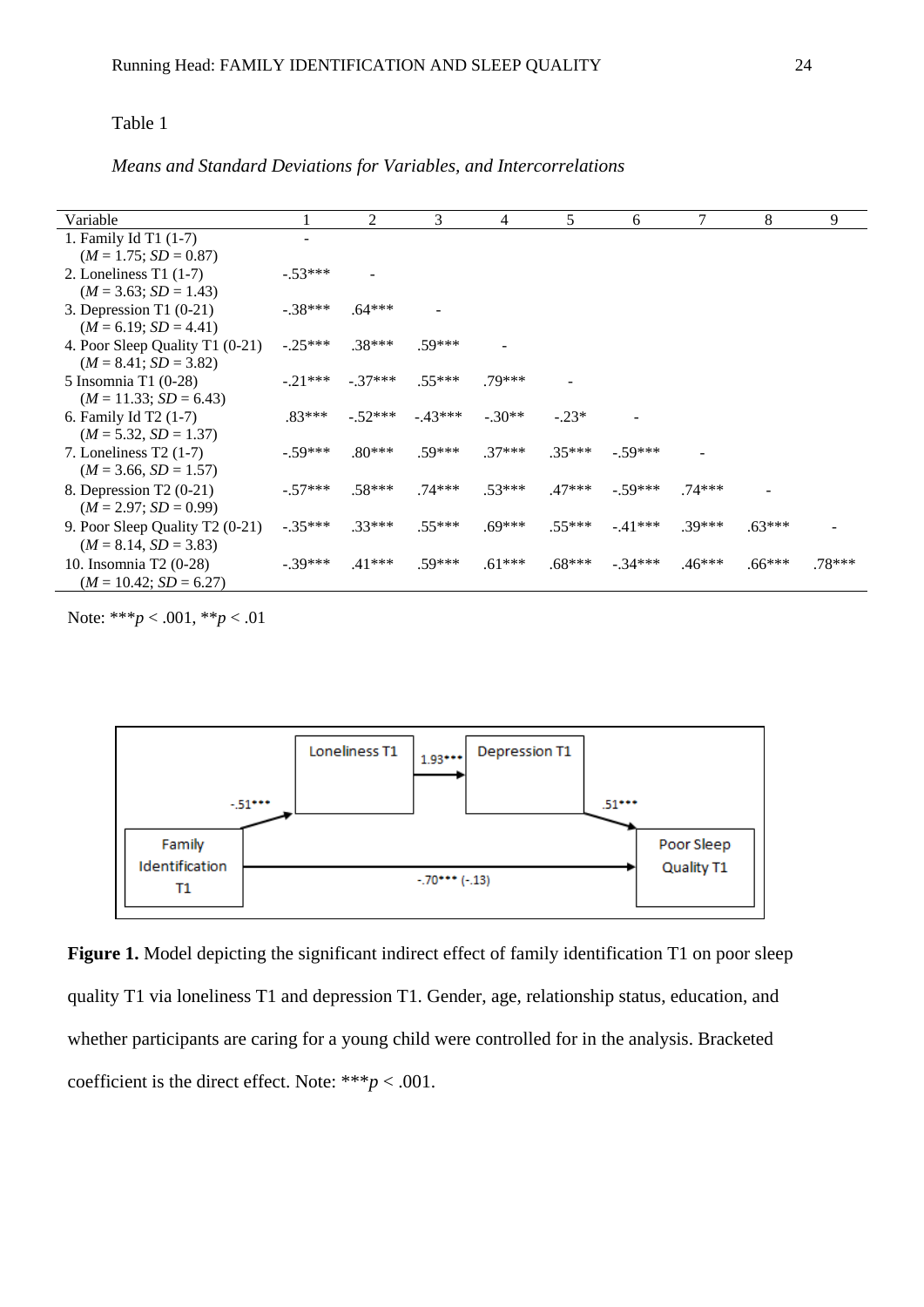

**Figure 2.** Model depicting the significant indirect effect of family identification T1 on insomnia T1 via loneliness T1 and depression T1. Gender, age, relationship status, education, and whether participants are caring for a young child were controlled for in the analysis. Bracketed coefficient is the direct effect. Note:  $***p < .001$ .



**Figure 3.** Model depicting the significant indirect effect of Family Identification T1 on poor sleep quality T2 via loneliness T2 and depression T2. Loneliness T1, depression T1, poor sleep quality T1, gender, age, relationship status, education, and whether participants are caring for a young child at T2 were controlled for in the analysis. Bracketed coefficient is the direct effect. Note: \*\*\**p*  $< .001, **p < .01.$